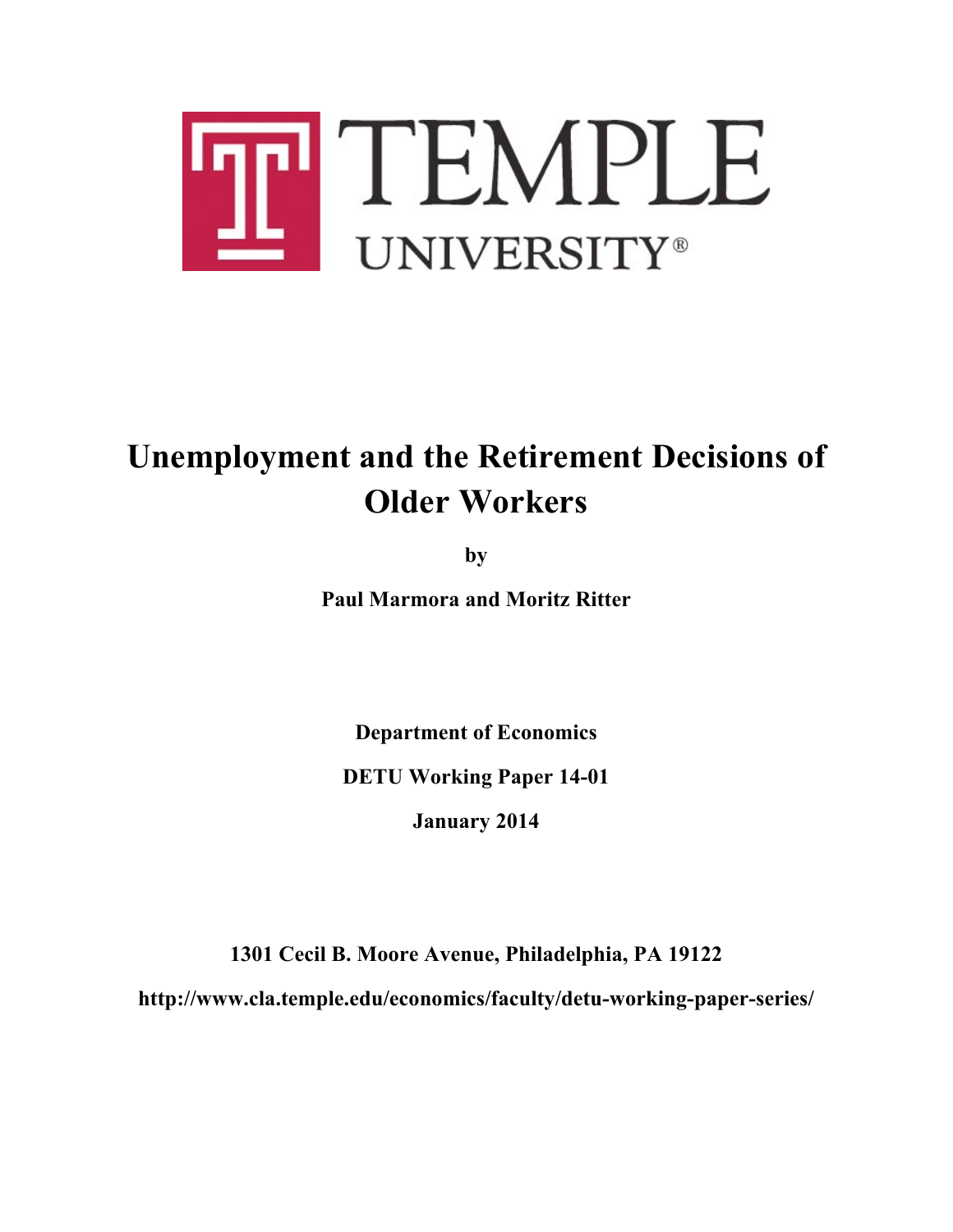# Unemployment and the Retirement Decisions of Older Workers

Paul Marmora<sup>∗</sup> Moritz Ritter†

January 2014

#### Abstract

This paper examines how unemployment late in workers' careers affects the timing of their retirement. Using data from the Survey of Income and Program Participation from 1996 to 2011, we document that unemployed workers permanently leave the labor force at a significantly higher rate than employed workers. This effect is stronger once workers become eligible for social security benefits and it is significantly dampened by the eligibility for unemployment insurance benefits. Unemployed workers, particularly those workers in households with below median wealth, also have a significantly higher social security uptake rate shortly after turning 62 than employed workers. We find little evidence for housing or stock market effects on the timing of retirement.

Keywords: Older Workers, Retirement, Social Security, Unemployment JEL classification: H55, J14, J26, J64, J65

<sup>∗</sup>Department of Economics, Temple University; e-mail: tuc34842@temple.edu.

<sup>†</sup>Corresponding author. Department of Economics, Temple University; e-mail: moritz.ritter@temple.edu.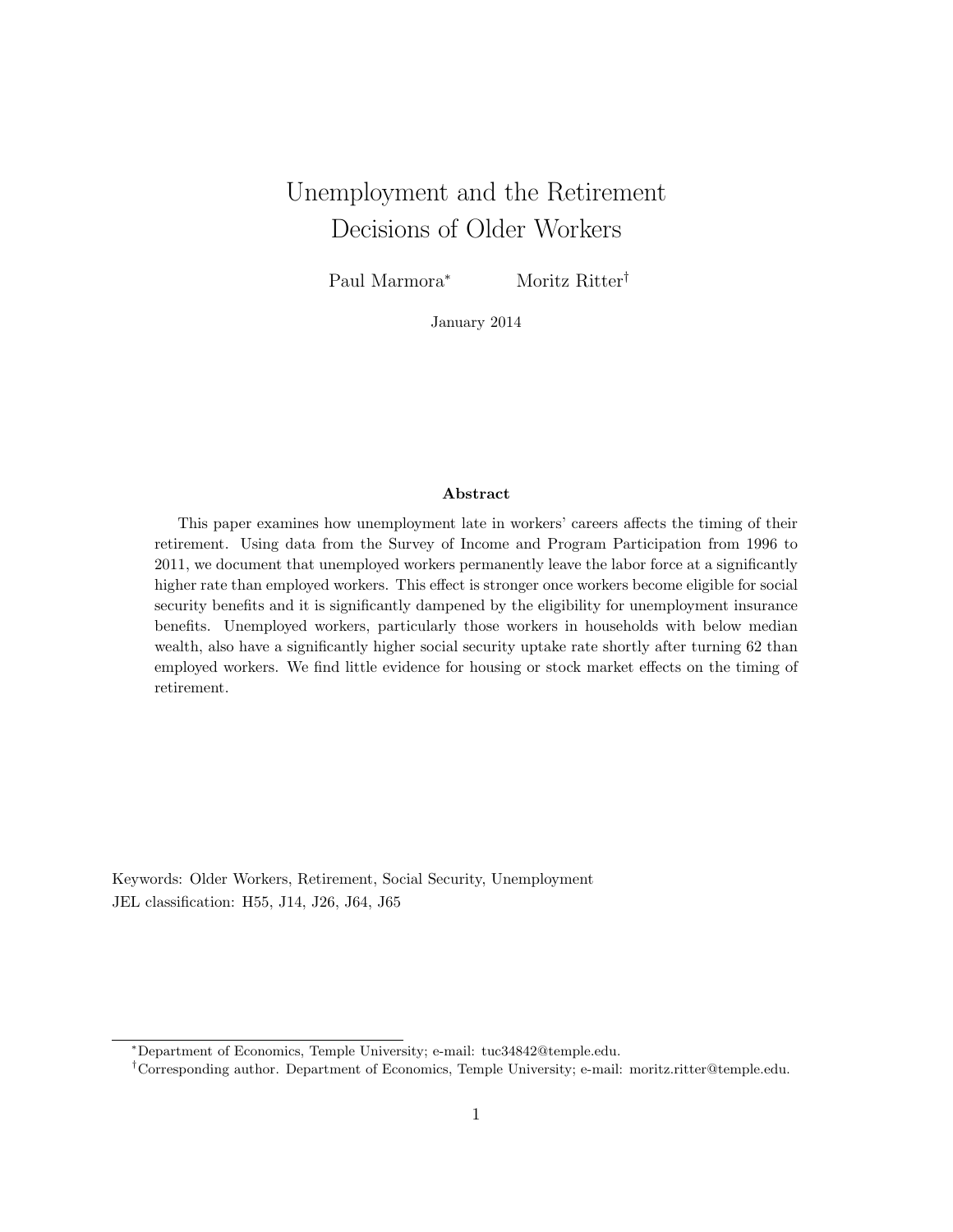# 1 Introduction

At the end of 2013, the U.S. unemployment rate among workers 55 and over was 5.1%. While this is substantially below its peak of 7.4% in 2010 and below the current national average of 6.7%, it is still substantially above its pre-recession level of  $3.1\%$  in  $2007<sup>1</sup>$  Concurrently with the high unemployment rate, the labor force participation rate of workers 55 and older has remained flat at around 40%, its 2009 level, after increasing steadily from 29.4% in 1993. The question of whether the high unemployment and the stagnant labor force participation rates are linked is important when evaluating the state of the labor market. If at least some of those workers out of the labor force are "discouraged" workers, the declining unemployment rate overstates the true state of the labor market (e.g. Fujita, 2013).

While workers of all ages might become "discouraged," older workers are of particular interest in the discussion. First, unemployment spells of older workers are longer, which increases the chance for discouragement.<sup>2</sup> Second, after turning 62, older workers typically become eligible for social security benefits, which enables some of them to leave the labor force. However, claiming social security early (i.e. before the full retirement age) causes a permanent reduction in their social security benefits and hence may have a significant effect on the individual worker's welfare.

In this paper, we document that job loss and the subsequent unemployment spell have a large effect on the timing of permanent labor force exit ("retirement") and social security uptake for older workers. We provide evidence that suggests that this effect indeed could be driven by unemployed workers' need for income replacement. In addition, we find that, once we account for employment status, stock and housing market fluctuations have no significant effect on the retirement decision. These findings indicate that the recent slow-down in the labor force participation rate of older workers is likely to be at least partially attributable to the high unemployment in the aftermath of the Great Recession.

Our analysis expands upon recent work by Coile and Levine (2011), who first isolated the opposing effects of aggregate labor and asset market shocks on retirement. Based on March CPS

<sup>&</sup>lt;sup>1</sup>All data from BLS based on the Current Population Survey (CPS).

<sup>&</sup>lt;sup>2</sup>In December 2013, the average and median unemployment duration for workers 55 to 64 years of age was 47.5 and 25.9 weeks, respectively, compared to an overall average and median of 36.2 and 17.5 weeks, respectively (BLS).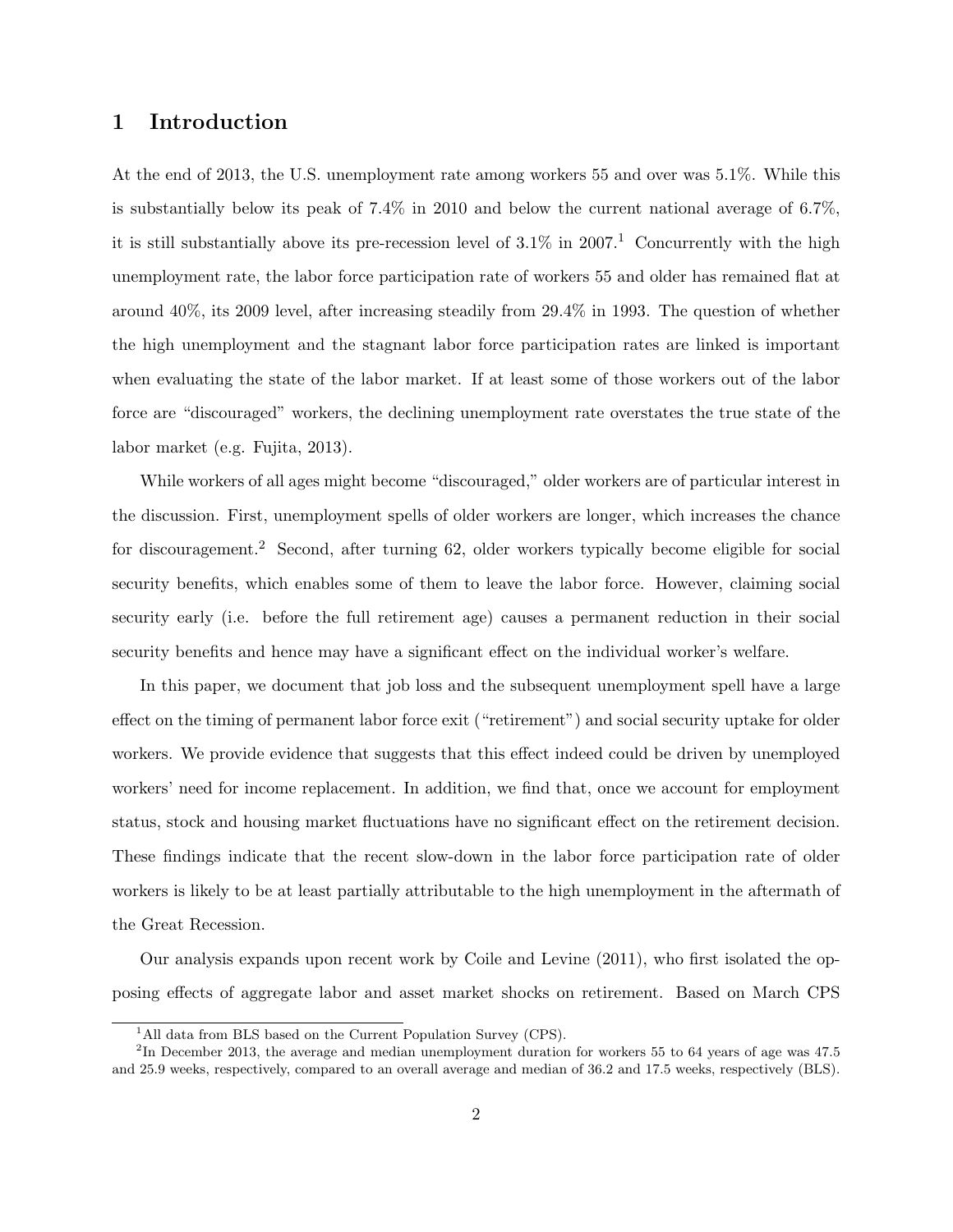data, their analysis suggests that a high local unemployment rate is more relevant to the retirement decision than asset market shocks, particularly for less-educated workers. In this paper, we use individual-level panel data from the Survey of Income and Program Participation (SIPP), which provides information on the exact timing of labor market transitions, as well as detailed information on income sources, such as social security and unemployment insurance. This detailed labor market data enables us to focus on the individual's labor market status at the time of retirement, rather than having to rely on the local unemployment rate. We find that unemployed workers are significantly more likely to exit the labor force permanently and that this effect is particularly strong for workers eligible for early social security benefits and for workers with few financial assets. These findings are consistent with the hypothesis that older unemployed workers might retire early to draw on social security as an income substitute (income hypothesis).

To further investigate this hypothesis, we utilize information on social security uptake and find that unemployment on one's 62nd birthday increases the probability of social security uptake by 53.4 percentage points for individuals with below median household wealth, but only by 9.8 percentage points for individuals with above median household wealth. Further, consistent with the income hypothesis, we find a spike in retirement after workers' unemployment insurance benefits expire with the spike significantly larger for workers eligible for early social security benefits. Taken together, these findings suggest that recessions could have a significant long-term impact on older workers, as workers who are forced to claim social security benefits early to make ends meet in the short-term will experience a permanent reduction in benefits in the long-term.

Our paper contributes to a growing literature examining the role of the labor market in shaping retirement behavior. It is closest to work by Coile and Levine (2007, 2011) who focus on the role of the local unemployment rate in retirement transitions. They find the effect to be significant, but only after workers become eligible for social security, suggesting that workers might claim social security benefits early during economic downturns in an effort to mitigate income losses. Chan and Stevens (1999) estimate that the employment rate of older displaced workers two years after a job loss is 25 percentage points lower than that of similar non-displaced workers, which Chan and Stevens (2004) argue can be partly explained by a reduction in the option value of delaying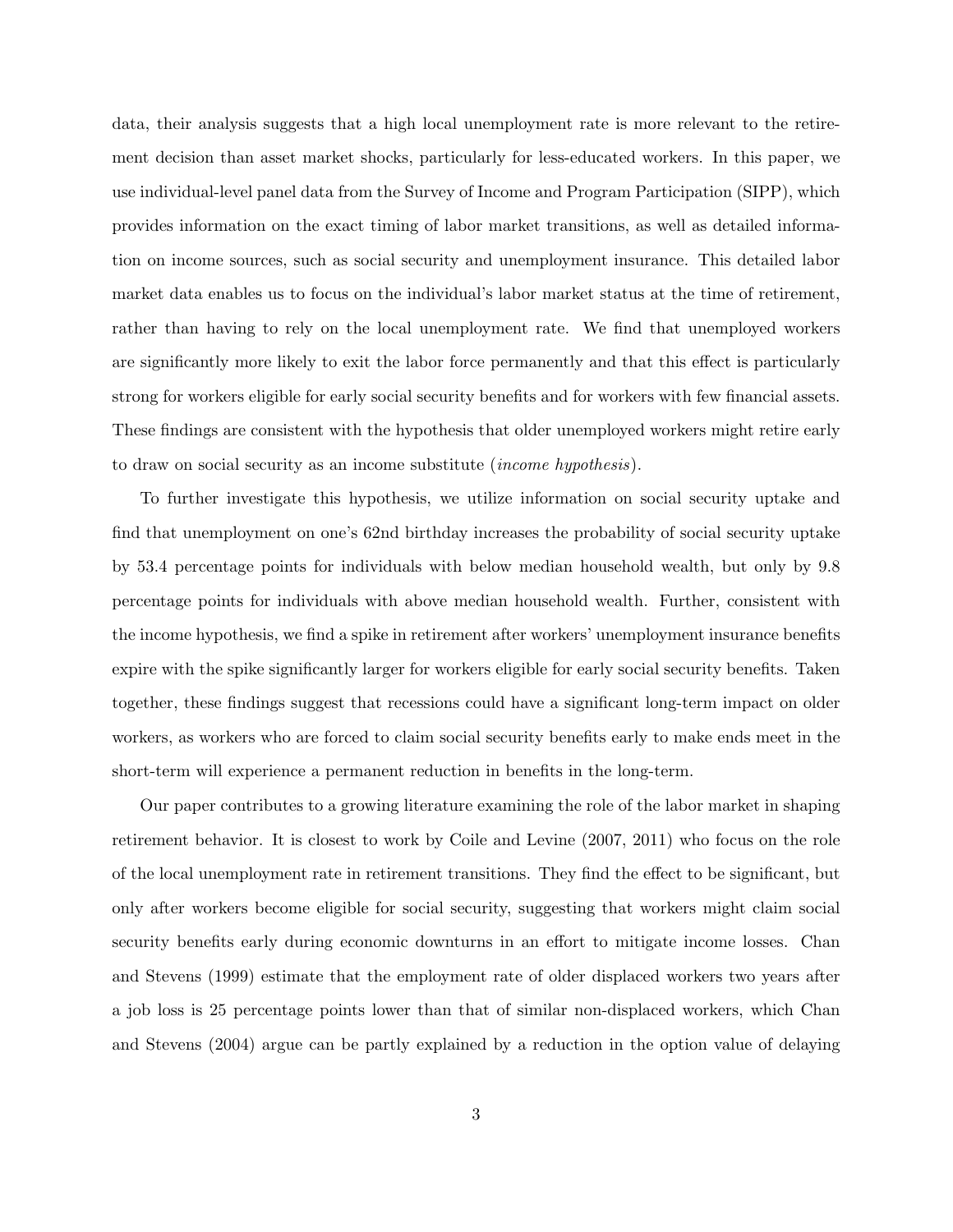retirement.

In addition to the literature focused on the labor market effect on retirement, we contribute to the literature examining how asset market fluctuations affect retirement rates. The asset data available in the SIPP allow us to study the effect of stock market fluctuations, while simultaneously accounting for employment status – a point stressed by Benitez et al. (2012). Without controlling for employment status, we find that workers in the highest quartile of the wealth distribution respond to stock market fluctuations if they are eligible for social security. However, after controlling for employment status, neither stock nor housing markets have a significant effect on retirement. This is consistent with work by Coile and Levine (2011), who find a small effect of stock market fluctuations on retirement for highly-educated workers, as well as Coile and Levine (2006) and Hurd, et al. (2009), who find no evidence that the stock market boom and bust drove fluctuations in the retirement rate.<sup>3</sup>

## 2 Data

We use data from the 1996, 2001, 2004, and 2008 panels of the Survey of Income and Program Participation (SIPP). Each SIPP panel follows the same individuals over a period ranging from 48 months in the 1996 panel to 32 months in the 2008 panel. For each individual, the SIPP provides employment status at a weekly frequency and income at a monthly frequency, as well as information on total household wealth, typically at an annual frequency.<sup>4</sup> The relatively high frequency of labor force information allows us to determine whether the retirement decision was preceded by an unemployment spell, and if so, how long that unemployment spell lasted. In addition, the SIPP provides information on all individuals living in the household and their relationship to the household head, which allows us to identify the presence of a working spouse. We restrict our sample to individuals age 55-69 who reported at least one month of labor force participation during the sample period; this results in a sample with 38,998 individuals and 894,687 monthly observations

<sup>&</sup>lt;sup>3</sup>Some evidence suggests that individuals with unexpected capital gains retired earlier during the stock market boom in the late 1990s; see Coronado and Perozek (2003), Sevak (2002), and Cheng and French (2000).

<sup>&</sup>lt;sup>4</sup>Respondents are interviewed three times per year about their experiences over the previous fourth months. Some "core" information is collected at every interview, while other "topical" information is collected less frequently.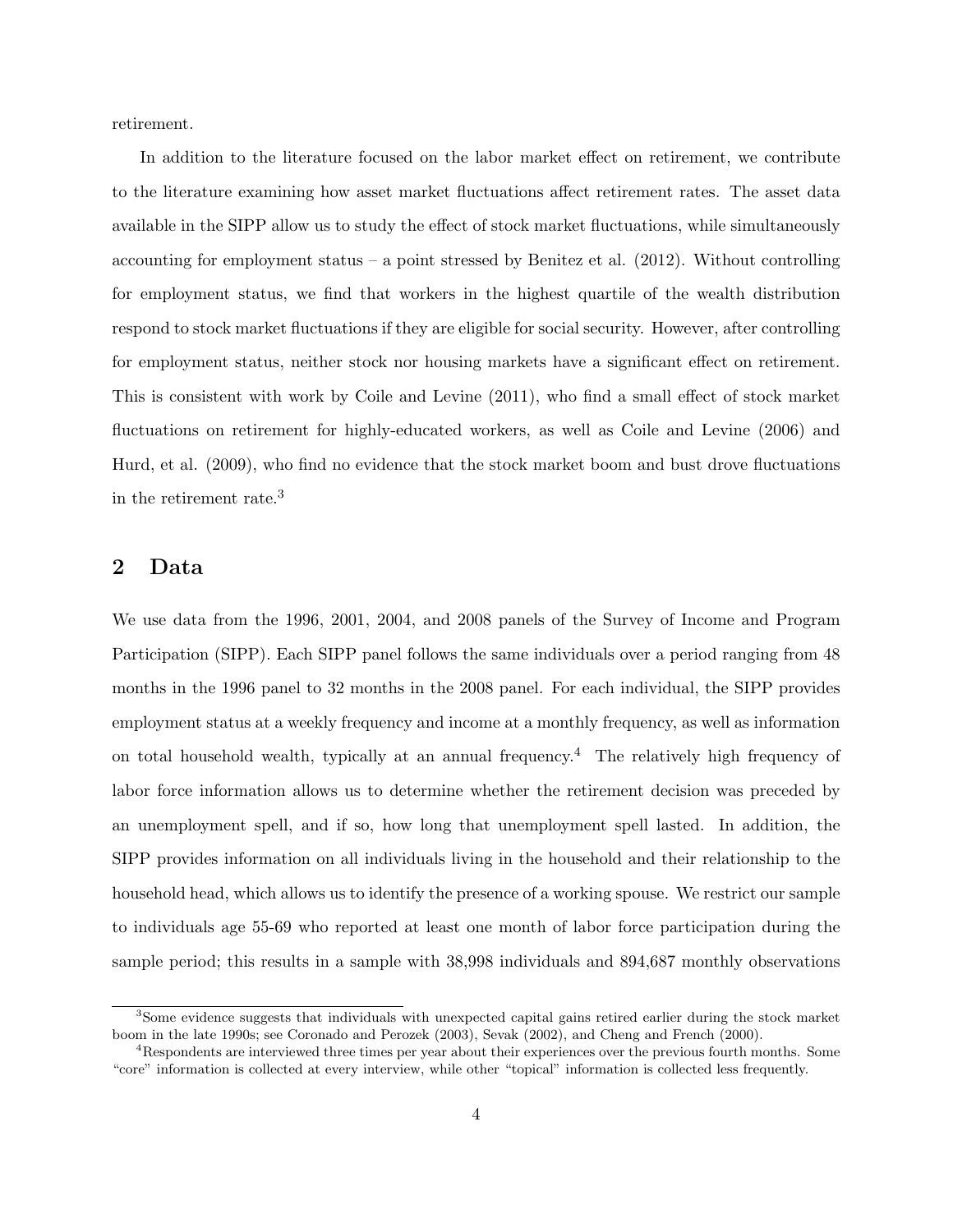| Panel | Individuals | Monthly      | Retirements | Job Losses | Retirements      |
|-------|-------------|--------------|-------------|------------|------------------|
|       |             | Observations |             |            | while Unemployed |
| 1996  | 8,167       | 211,694      | 1,802       | 463        | 132              |
| 2001  | 7,198       | 156,016      | 1,184       | 437        | 128              |
| 2004  | 11,581      | 273,630      | 1,717       | 815        | 310              |
| 2008  | 12,052      | 253,347      | 1,518       | 1,006      | 295              |

Table 1: Summary statistics by SIPP Panel

for which an individual was in the labor force during the previous month.

In addition to the SIPP data, we employ state-level unemployment data, S&P stock returns and quarterly state level home values from the Lincoln Institute of Land Policy. The Lincoln Institute of Land Policy calculates the average value of owner-occupied housing in each state by matching property-level data from the Decennial Census of Housing (DCH) with quarterly repeat-sales price indices from the Federal Housing Finance Agency (FHFA).<sup>5</sup>

#### 2.1 Retirement and Unemployment

For the purpose of our analysis, we require that two conditions be met in order to classify an individual as "retired." First, similarly to Coile and Levine (2011), we define retirement as complete labor force withdrawal: a person exits the labor force for the rest of the survey in month  $t$  after participating in the labor force in prior month  $t-1$ . Second, to account for temporary labor force exits for which we do not observe the end of the spell, we require an individual to self-report that they are either out of the labor force because they are retired, or that they have retired from a job at least once during their lifetime. Using this definition of retirement, we find that the average monthly retirement rate for workers aged 55 to 69 from 1996 to 2011 is 0.68% (7.9% annually), which is only slightly below the 9% annual retirement rate in the March CPS from 1980 to 2007 reported in Coile and Levine (2011).

We consider an individual to be "unemployed" if they are without a job and report their labor market status as "no job/business-looking for work" and we define a "job loss" as a separation into unemployment. In other words if a worker is holding a job in  $t$  and reports being unemployed in

 ${}^{5}$ See Davis and Heathcote (2007) for further details.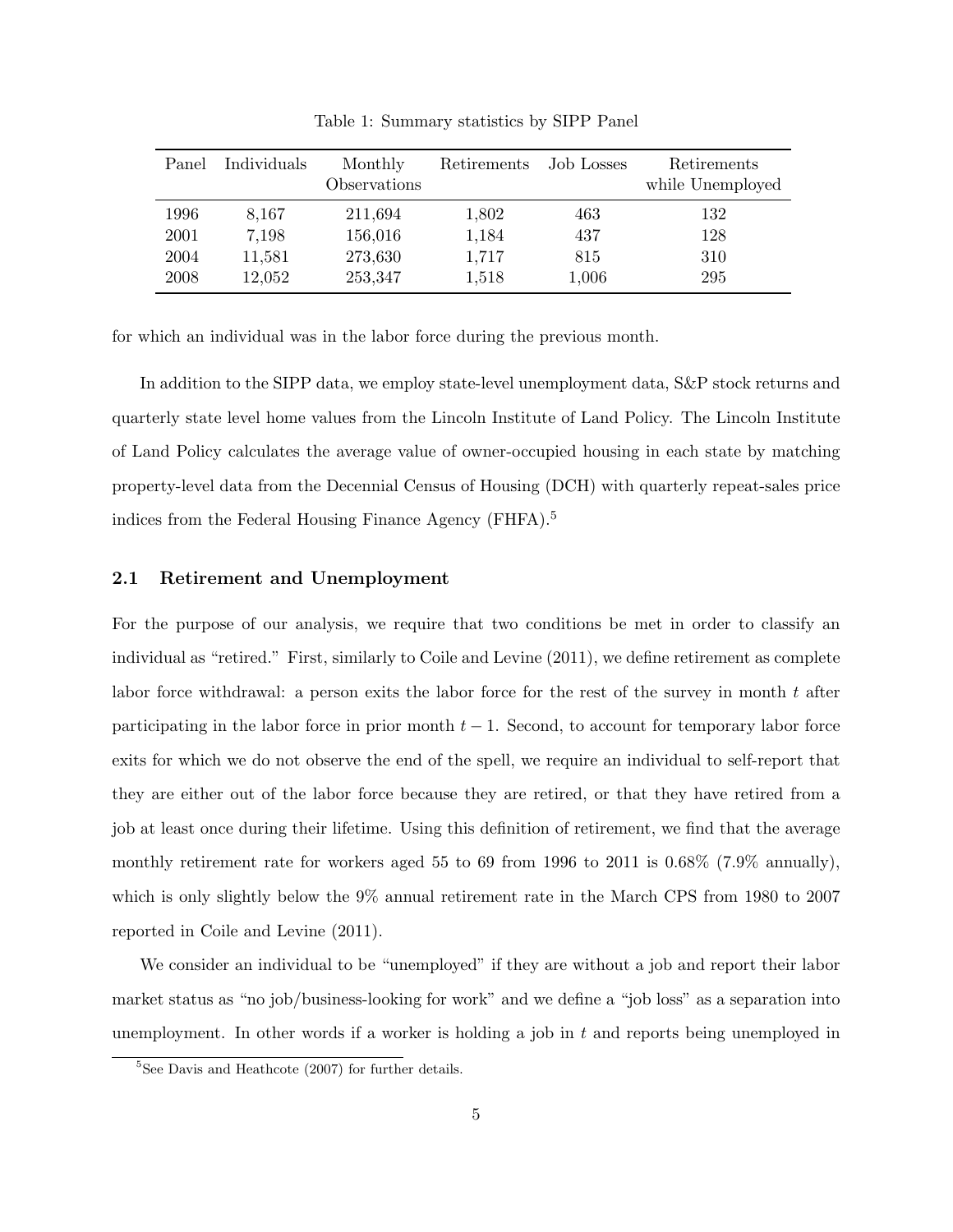

Figure 1: Average Monthly Retirement Rate by Labor Force Status

 $t+1$ , we consider her as having lost her job. Table 1 lists the number of observations and instances of retirement, job loss and retirement while unemployed for each panel of the SIPP and Figure 1 shows the difference in monthly retirement hazards between the employed and the unemployed, by age. Predictably, the monthly retirement rate for unemployed respondents (3.2%) is much higher than the monthly retirement rate for the employed (0.61%). Unemployed workers also experience much larger spikes in retirement around the eligibility ages for pension and social security benefits: the monthly retirement rate for unemployed individuals age 62 and older is 7.0%, whereas the same rate for employed individuals is only 1.2%, which suggests that unemployed workers might draw on social security and their retirement savings as alternative sources of income.

#### 2.2 Retirement and Total Household Wealth

SIPP respondents are asked detailed questions on wealth in the Assets and Liabilities topical module questionnaire, typically administered once a year. We focus on the measure of total net worth at the household level, as retirement behavior is expected to be dependent between spouses (Gustman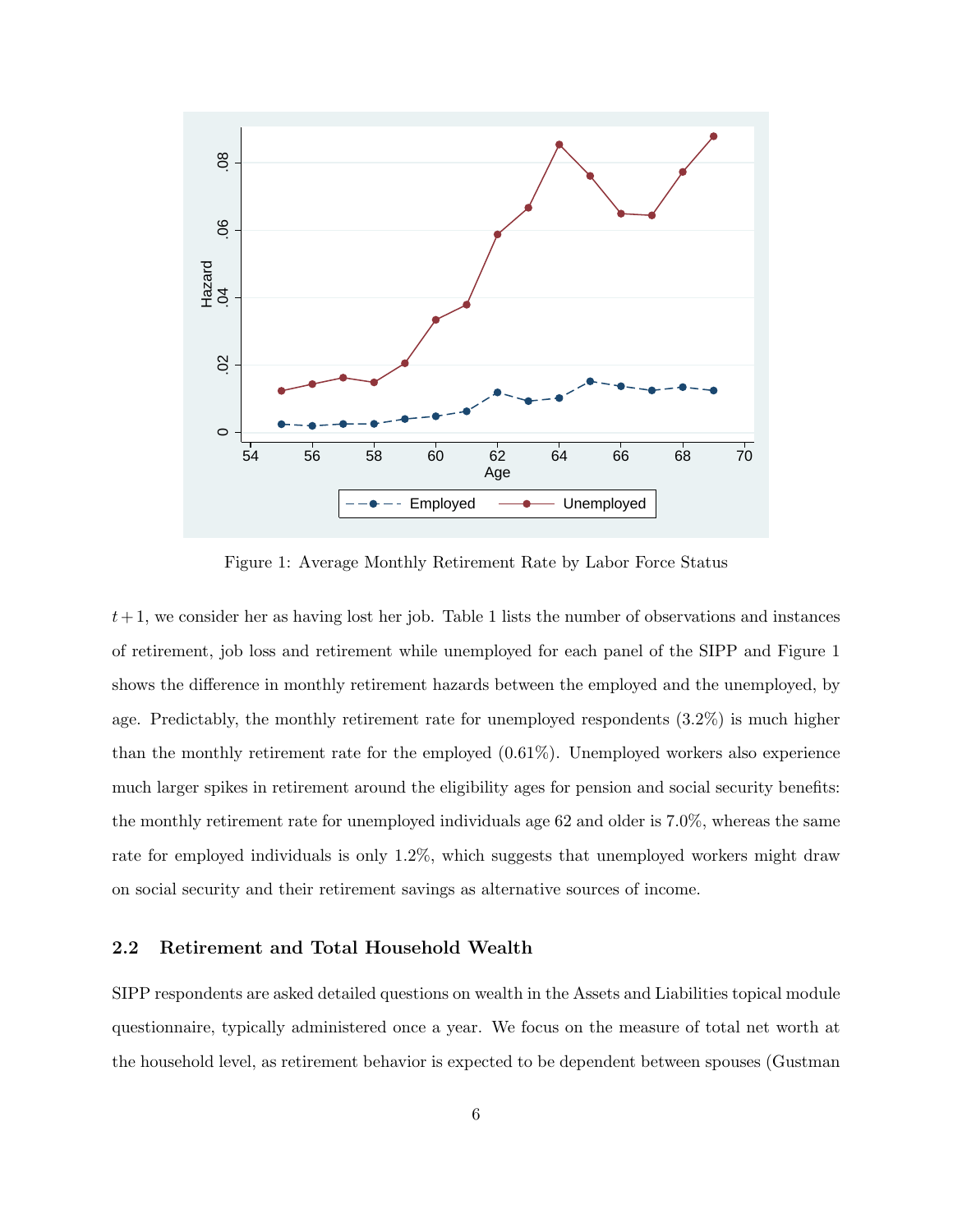|                                                         | Full Sample       | 1st Quartile     | 2nd Quartile      | 3rd Quartile      | 4th Quartile      |
|---------------------------------------------------------|-------------------|------------------|-------------------|-------------------|-------------------|
| Monthly Retirement Rate                                 | 0.0068            | 0.0062           | 0.0068            | 0.0070            | 0.0069            |
| Unemployment Rate                                       | 0.029             | 0.053            | 0.034             | 0.023             | 0.016             |
| Monthly Job Loss Rate<br>into Unemployment              | 0.0029            | 0.0053           | 0.0033            | 0.0025            | 0.0018            |
| Fraction Working Spouse                                 | 0.443             | 0.243            | 0.373             | 0.477             | 0.575             |
| Number of Individuals<br>Number of Monthly Observations | 38,998<br>894,687 | 9.292<br>161.178 | 12.842<br>211.739 | 14,759<br>246.235 | 14.278<br>275,535 |

Table 2: Employment and Retirement by Total Household Wealth

and Steinmeier, 2004). We assign individuals to quartiles based on total net worth each time the questionnaire is administered.<sup>6</sup> The individual remains in the wealth quartile until the Assets module is administered the next time.<sup>7</sup>

Table 2 lists the retirement, job loss and unemployment rates for each wealth quartile. Not controlling for age and labor market status, individuals in the lowest wealth quartile retire only at a slightly lower rate (7.2% annually) than individuals in the other three quartiles (7.9-8.1% annually). On the other hand, the risk of job loss into unemployment decreases strongly with wealth, from 0.5% monthly separation rate for the lowest wealth quartile, to 0.2% for the highest quartile. Low wealth households are also much more likely to be single earner households; only 24.3% of all working individuals in the lowest quartile have a working spouse, compared to 57.5% for the highest wealth quartile.

Figure 2 shows the age profile of retirement rates for those below and those above the median total household wealth, by age. Higher-asset individuals retire at a slightly higher rate at younger ages, but the trend switches exactly at age 62 and spikes in retirement at age 62 and 65 are considerably more pronounced for those below the median wealth.<sup>8</sup> Since 62 and 65/66 are the early and full retirement ages, respectively, this pattern is consistent with individuals who have few financial assets making their retirement decision based on social security availability.<sup>9</sup> On the

 ${}^{6}$ The primary reason for grouping into quartiles based on net worth instead of using the raw measure of wealth is that total net worth in the SIPP supplemental questionnaire is underreported, particularly for wealthy households (Czajka, et al. 2003).

 $7$ The first recorded response was used for individuals who appear in the survey before the first Assets and Liabilities topical module release. Respondents who never answered the topical module were excluded from the sample.

 ${}^{8}{\rm The}$  difference in retirement at age 62 is statistically significant at the 10% level.

 $9$ Full (normal) retirement age increased during the sample from 65 if born in 1937 or earlier to 66 if born between 1943 and 1954.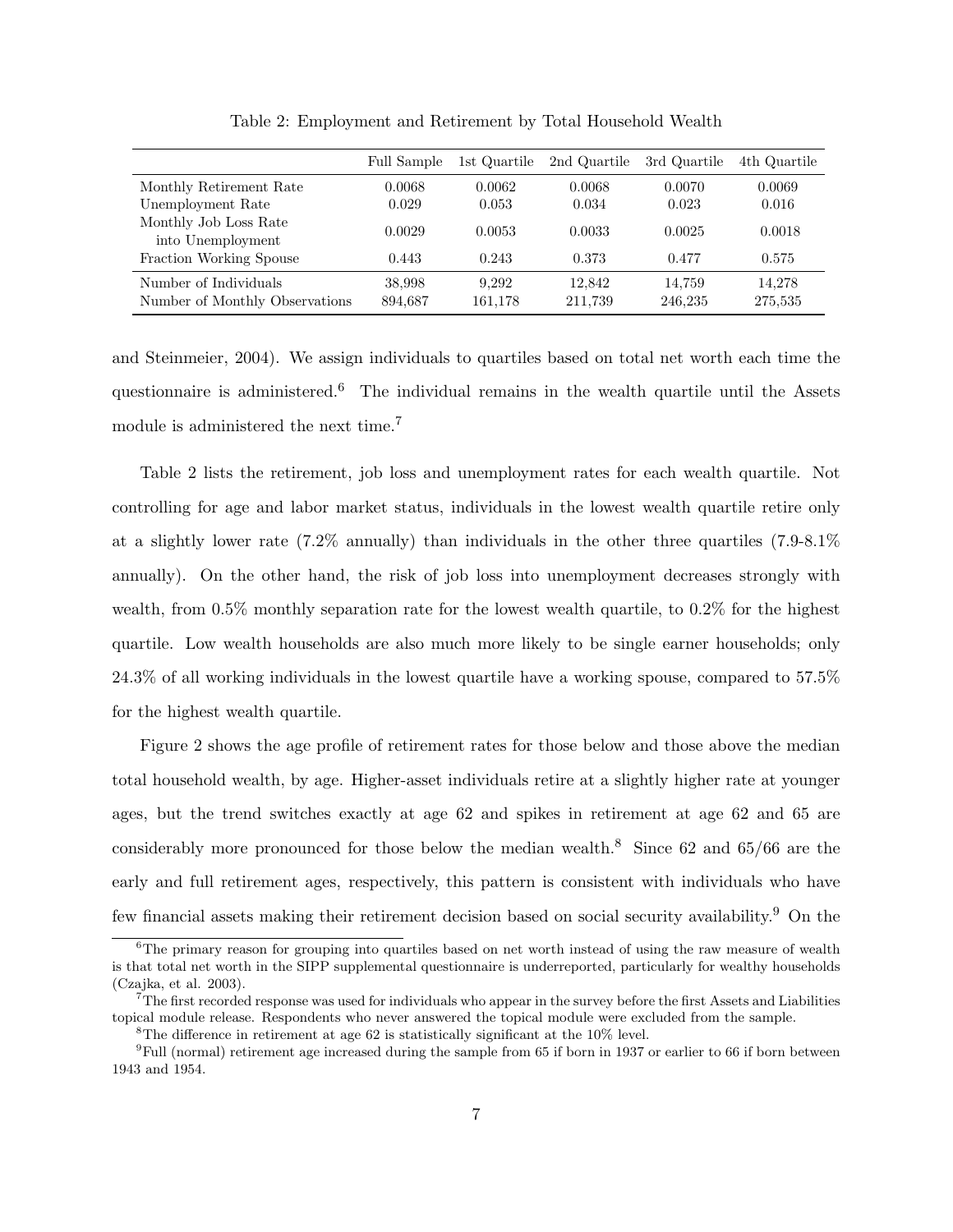

Figure 2: Average Monthly Retirement Rate by Household Wealth

other hand, wealthier workers can afford to make a more independent decision, giving rise to the hypothesis that an unexpected shock to the stock or housing markets may induce high wealth individuals to postpone retirement.

### 3 Econometric Analysis of the Retirement Decision

The previous section showed that both unemployment and wealth affect an individual's retirement decision. In this section, we seek to quantify these effects and explore how the unemployment effect varies with the eligibility for social security benefits, local labor market conditions, and the individual's household wealth. In particular, we follow the approach in Coile and Levine (2011) of using a difference-in-differences linear-probability-model approach to identifying the effects of labor and asset markets on retirement behavior. Exploiting the panel nature of the SIPP, we estimate a fixed effects model, which allows us to control for unobserved heterogeneity that could potentially drive our results (for example, workers who are more likely to be unemployed are also more likely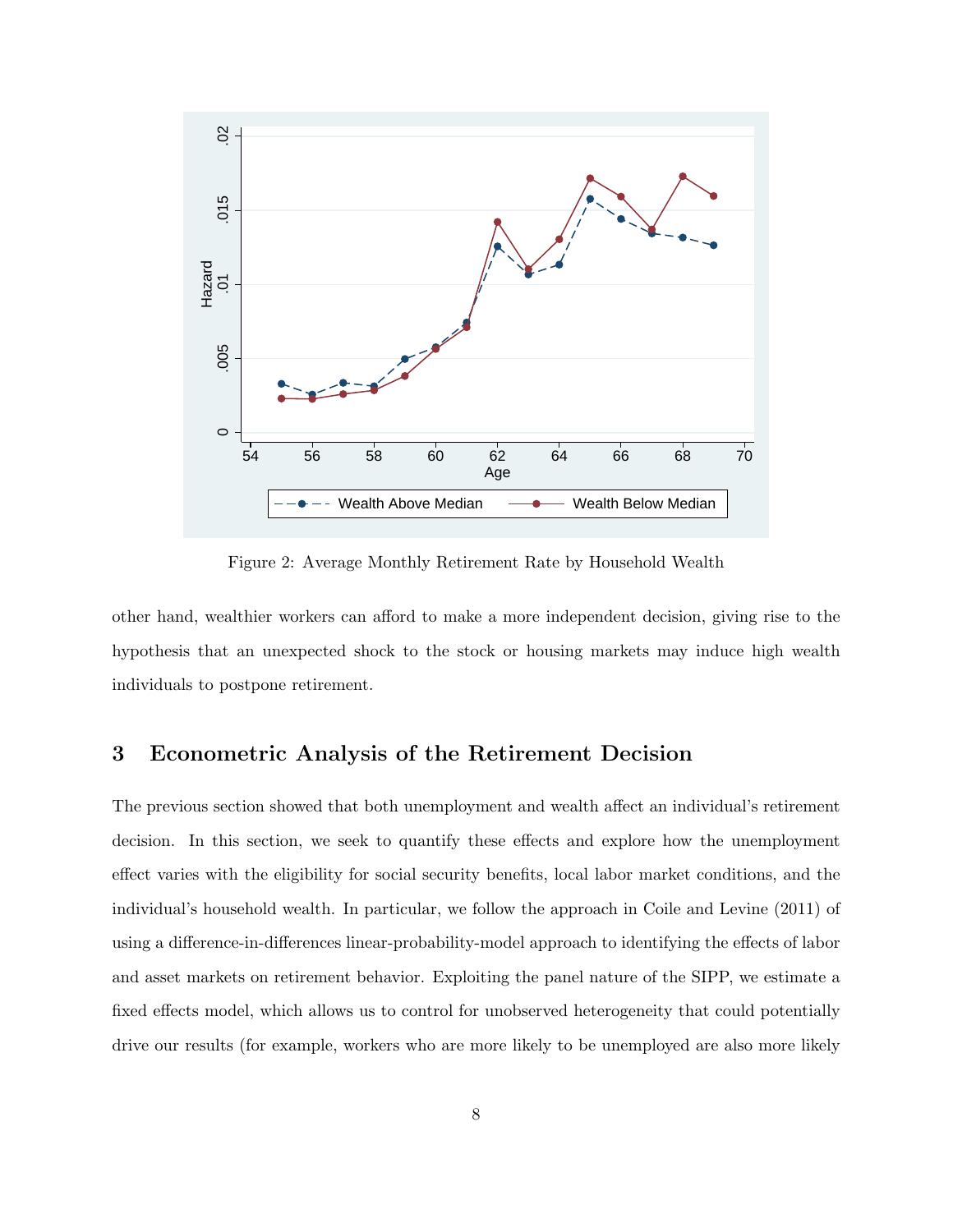to leave the labor force). Thus, our main specification is

$$
Retire_{it} = \beta_0 + \beta_1 Unemployed_{it} + \beta_2 UERate_{it} + \beta_3 StockReturn_t + \beta_4 HomeValue_{it}
$$
  
+ 
$$
\beta_5 WorkingSpouse_{it} + \beta_6 EarlySSage_{it} + \beta_7 FullSSage_{it} + \beta_8 X_{it} + \gamma_i + \epsilon_{it}
$$

where  $Retire_{it}$  is an indicator variable, equal to one for a worker i being in the labor force in month t but not month  $t + 1$  or any other future month. The key explanatory variable of interest for a person's retirement decision is her labor market status at the time of retirement,  $Unemployed_{it}$ . We include the demeaned state-level unemployment rate (UERate) and indicator variables for the person being of early  $(EarlySSage)$  and full social security eligibility age  $(FullSSage)$ . The asset market effect on retirement is captured by the 5-year  $S\&P$  500 return (StockReturn) and the 5-year house price return  $(HomeValue)$ .<sup>10</sup> Since the retirement decision is expected to be dependent between spouses, we also account for whether an individual has a currently working spouse (*WorkingSpouse*).

Since we expect individuals' wealth to affect their response to changes in asset prices and potentially also to affect their response to unemployment, we estimate the model separately for each wealth quartile and, in a separate set of regressions, for different education levels. The regressions based on education levels are meant as a robustness check (the more educated, the more likely a person is to own substantial assets) and as a comparison to Coile and Levine (2011).

We allow for interactions between unemployment status, the unemployment rate, early social security eligibility age, and full social security eligibility age to explore the different channels through which labor market conditions might influence retirement. The relationship between labor market status and the retirement decision should become more pronounced when a person reaches eligibility for early social security benefits at age 62. However, due to the penalty for taking out social security benefits before the normal (full) retirement age, we would expect that unemployed individuals who have sufficient assets to hold them over until full social security age would be less inclined to

 $10$ In addition, we include state and time fixed effects, as well as an indicator variable for the nth observation in each panel, which controls for the fact that retirements are more likely to occur later in the panel due to the definition of retirement as exiting the labor force for rest of the survey. We also include an indicator variable for the start of a new wave to address any potential seam-bias problem.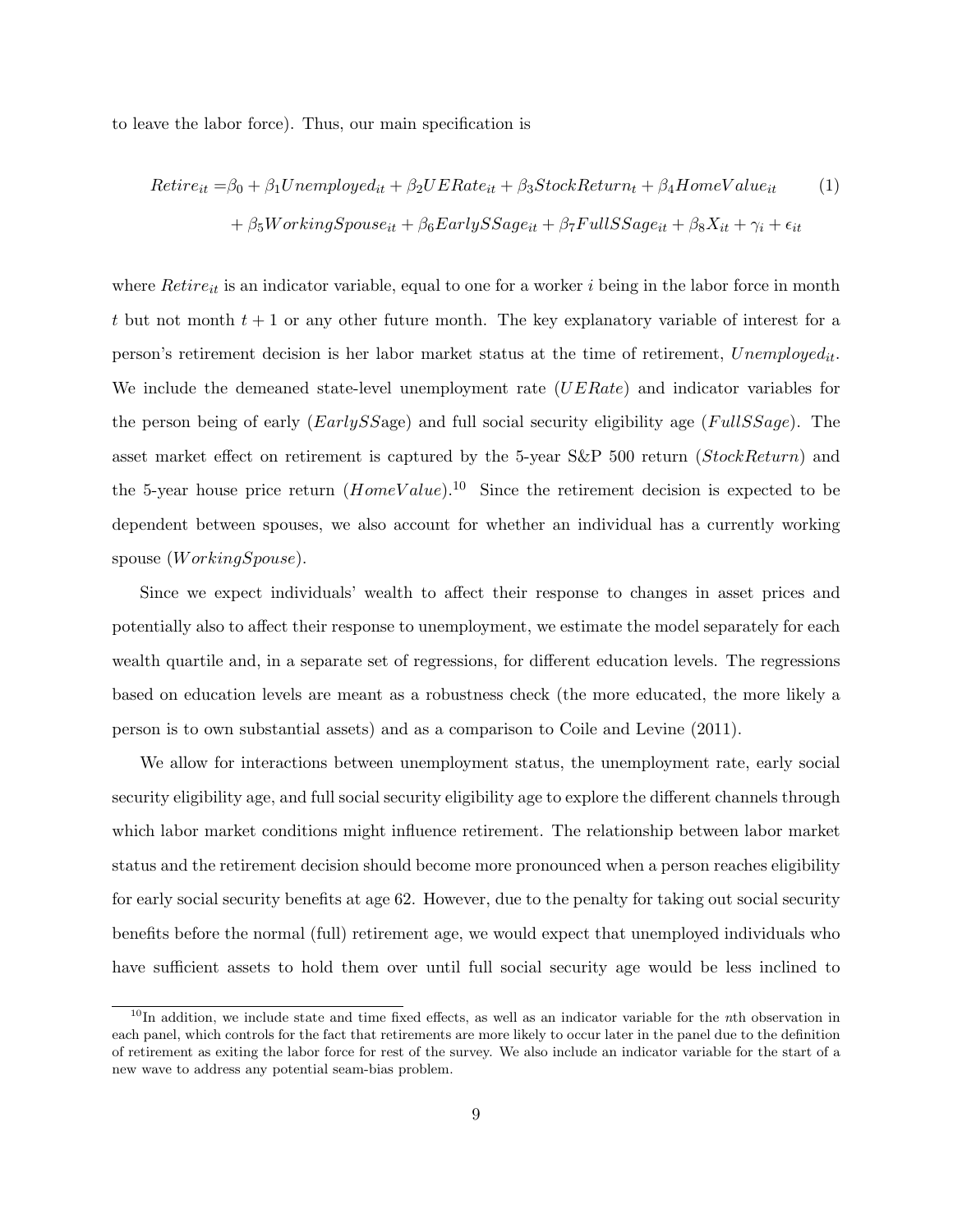apply for early social security benefits. Therefore, the income hypothesis would be supported if the increase in the retirement rate due to early social security eligibility is stronger for those with fewer assets, those with a lower likelihood of finding a new job, and those who are no longer eligible for unemployment insurance. In addition, during times of high unemployment, job search might be more costly and available jobs less desirable or not available at all, so that the effect of unemployment is stronger during times of tight labor markets.

On the asset side, to capture the potential wealth effect, we include five-year percentage changes in the S&P 500 and in the value of owner-occupied housing at the state level. Older workers often rely on selling their homes to fund retirement and retirement incomes have also become more susceptible to stock-market fluctuations as defined-contribution accounts are increasingly replacing defined-benefit pensions in both the private and public sectors. Consequently, changes to house prices and stock market returns might affect the timing of retirement, and more so for individuals with substantial assets.

#### 3.1 Labor Market Results

#### Baseline Regressions

Results of the regression analysis for the full sample, different household wealth and education levels are reported in Tables 3-5. As the results by education are very similar, we focus our discussion on the results by wealth quartiles. The effect of unemployment on retirement is positive and significant across all wealth and education levels. However, the magnitude of this effect differs by wealth level and social security eligibility status. Respondents in the lowest wealth quartile increase their monthly retirement rate by 0.65 percentage points if unemployed before social security eligibility, while the equivalent effect for the highest wealth quartile is 2.0 percentage points; this compares to an average monthly hazard rate for employed individuals age 55 to 61 of 0.3%. The difference between wealth quartiles is not surprising, as job loss should only increase the likelihood of retirement for individuals who either have accumulated enough savings or have an alternative means of retirement income.

Job loss has a stronger effect on retirement for individuals who have reached age 62, the age of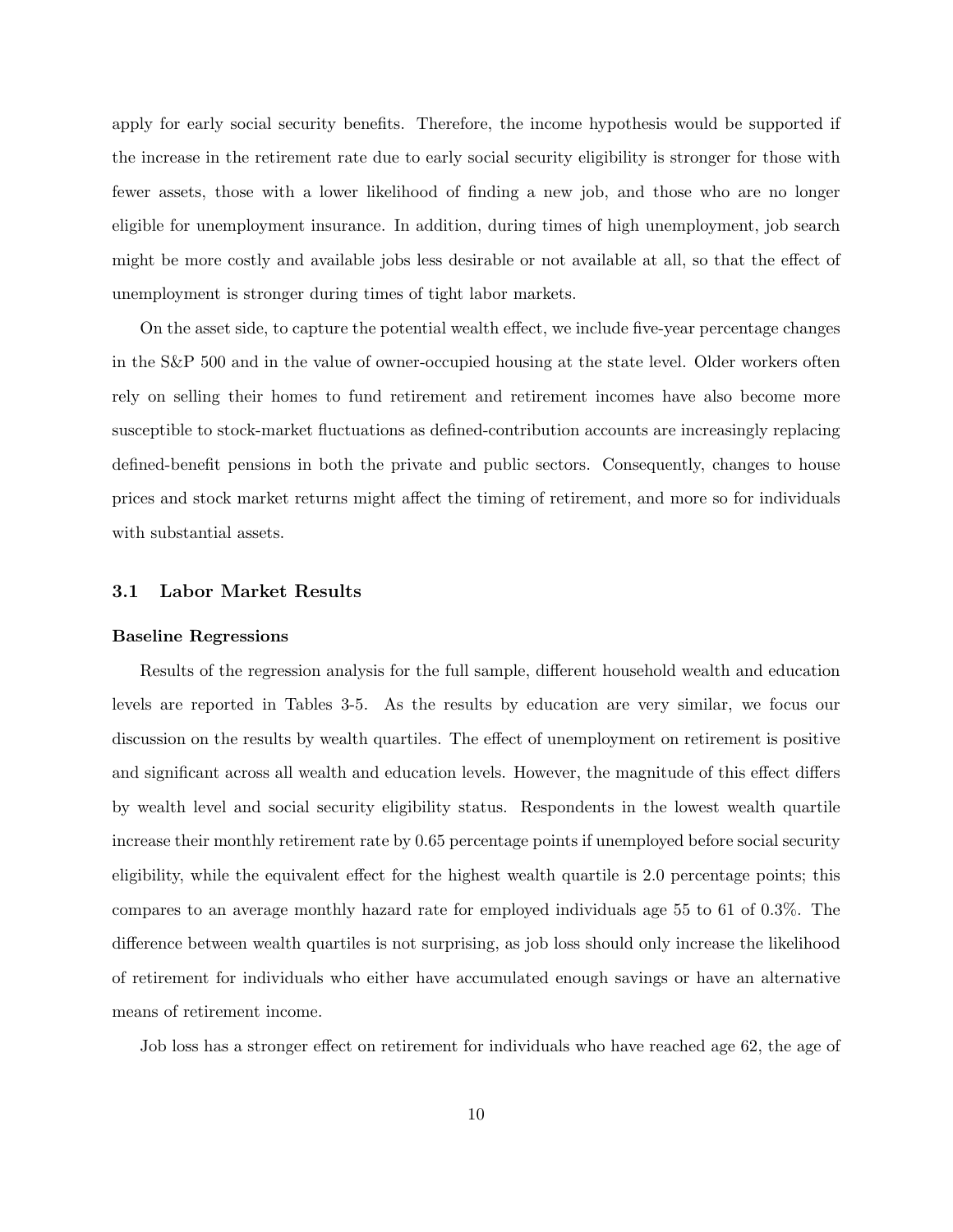early social security benefit eligibility. In the early eligibility group, individuals in the lowest asset quartile experience a relatively larger increase in their retirement rate; their monthly retirement hazard increases by 5.3 percentage point upon becoming unemployed. For individuals in the second and third quartiles, the corresponding increases in hazards are 4.0 and 4.6 percentage points, while unemployed individuals in the fourth asset quartile have a 6.1 percentage points increase in their monthly hazard. This compares to a monthly hazard rate of 1.1% for employed 62 to 64 year olds. Once individuals reach full social security age, the effect of unemployment on retirement remains positive but is less pronounced than for individuals eligible only for early benefits.

Interestingly, while we find that the unemployment rate has a positive effect on retirement hazards for all workers who are eligible for social security, this effect is very small and mostly loses significance once we separate the sample by wealth. More importantly, the effect of the unemployment rate does not seem to depend on the labor force status of the individual. In other words, the effect of unemployment on retirement does not increase during times of tight labor markets. The only group for which the effect of unemployment is significantly larger during tighter labor markets is individuals with college education eligible for early social security. For this group, a 1% increase in the unemployment rate above its average increases the monthly retirement rate by 0.56 percentage points, compared to an increase in the retirement rate of 3.5 percentage points caused by being unemployed alone.<sup>11</sup>

One possible explanation could be that some individuals who lose their job transition straight out of the labor force rather than looking for a job. If such behavior is more common during times of high unemployment, that would be consistent with the countercyclical retirement rate for individuals eligible for early social security benefits. In addition, during times of high unemployment, the duration of eligibility for unemployment insurance benefits is extended, lessening the potential need for unemployed individuals to draw on social security as an income source. We will discuss this possibility in more detail below.

#### Income Hypothesis and Social Security Eligibility

One possible explanation for the increase in the retirement rate for unemployed workers is that

<sup>&</sup>lt;sup>11</sup>We explored the possibility that the labor market effect is asymmetric and unemployment only affects the retirement behavior during times of high unemployment. This did not change results significantly.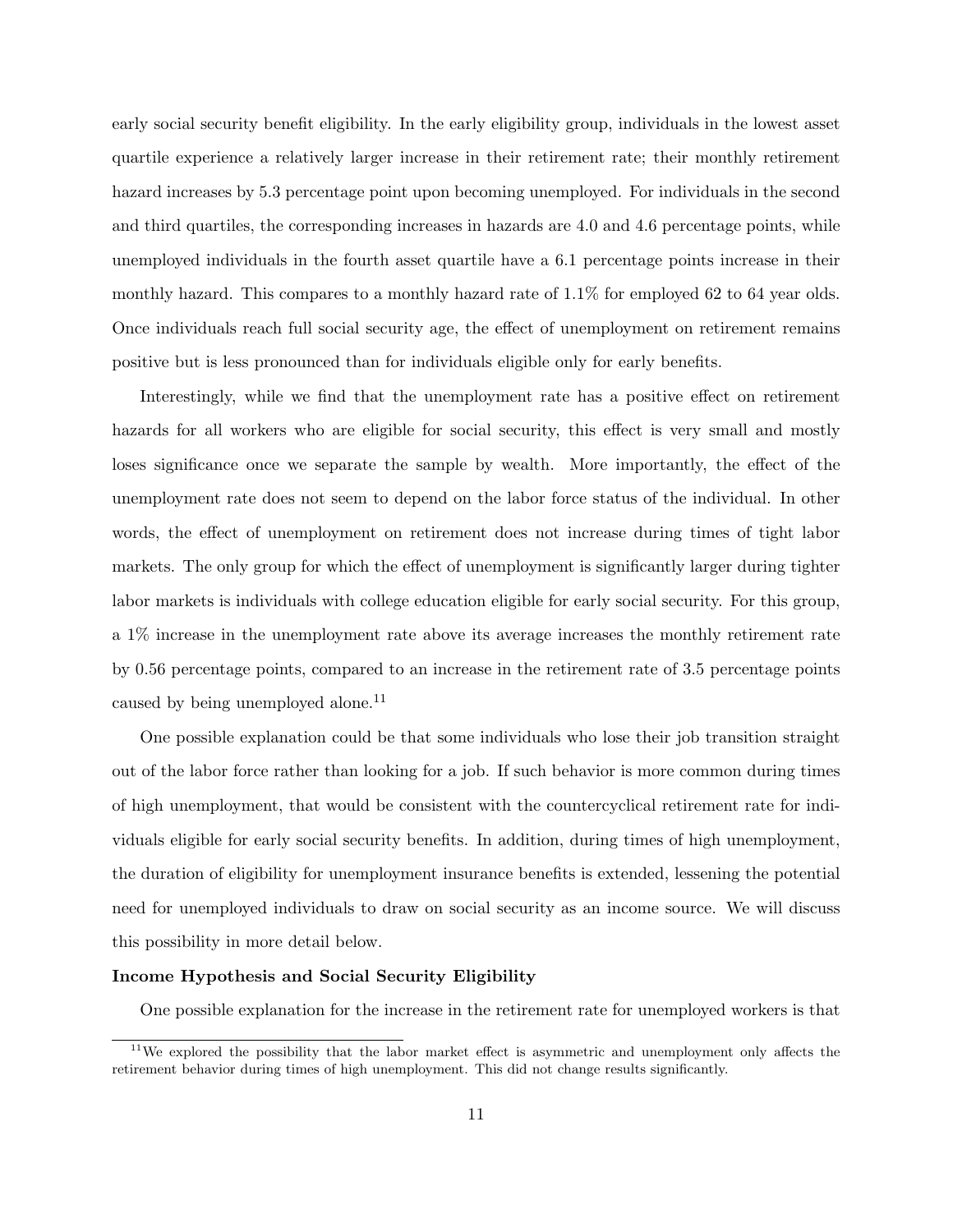they have to rely on social security benefits because they cannot find a new job before running out of unemployment benefits (income hypothesis). This explanation is consistent with the strong increase in retirement after reaching eligibility for social security benefits, in particular for individuals in the lowest quartile of the wealth distribution. In addition to household assets, we would expect that the unemployment of one family member should matter less for retirement in households with more than one income than in single earner households. We do, indeed, find that the presence of a working spouse lowers the retirement rate for unemployed individuals, though not statistically significantly so.

More importantly, according to the income hypothesis, we would expect a strong effect of unemployment on retirement at the time a worker becomes eligible for social security benefits at age 62. We focus therefore on the first 6 months after an individual turns 62 and estimate the effect of unemployment in the month of a worker's 62nd birthday on the probability of retirement within 6 months of her 62nd birthday. Overall, about 9.2% of all workers in our sample who are in the labor force on their 62nd birthday leave the labor force within 6 months. As shown in Table 6, being unemployed on one's 62nd birthday has a large and significant effect on the 6 month retirement probability: for individuals with below median wealth, all else equal, being unemployed increases the probability of a retirement shortly after becoming eligible for social security benefits by 23.4 percentage points. For individuals with above median assets, the effect is 12.8 percentage points, but not statistically significant.

Our definition of retirement above focuses on labor force exit, rather than social security uptake. The main reason for this is the lapse of time between the application for social security benefits and the beginning of payouts, which complicates the identification of the exact timing of the retirement decision. However, if retirements by the unemployed are truly driven by the need for an income, as suggested above, we should see a large effect of unemployment on social security uptake. We can again use the discontinuity in eligibility at age 62 to study the effect of unemployment on uptake of social security benefits. Following the same approach as above, we estimate the effect of being unemployed on the 62nd birthday on social security uptake within 6 months of turning 62.<sup>12</sup>

 $12$  We require individuals to start reporting income from social security within 6 months of the 62nd birthday. Due to the aforementioned processing time, this requires an application for social security benefits within 2-3 months of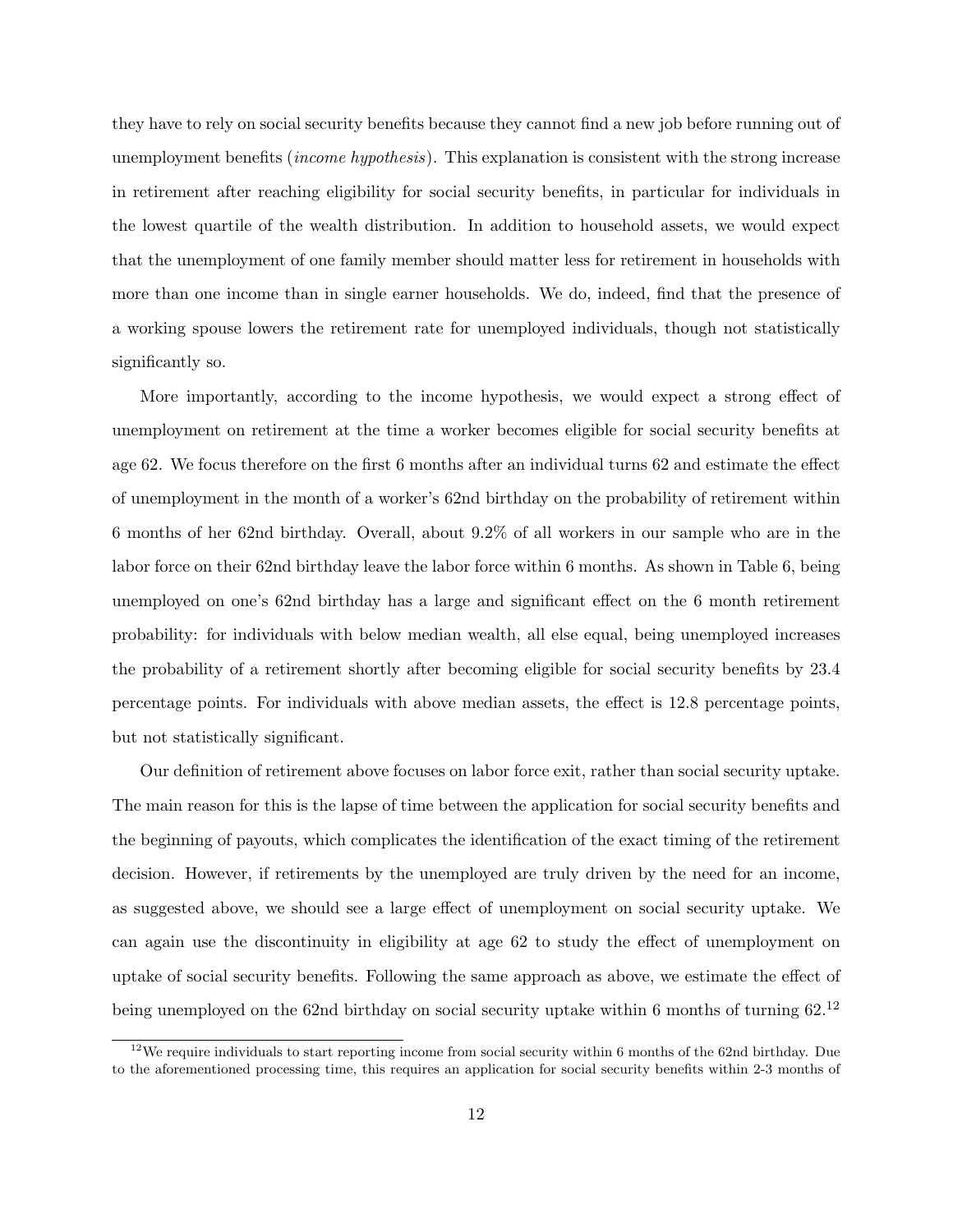Overall, in our sample of workers in the labor force, 29.7% of workers with below median household wealth and 24.3% of workers with above median wealth take up social security within 6 months of turning 62.

The results are reported in Table 7 and are strongly supportive of the income hypothesis: for individuals with below median assets, being unemployed on the 62nd birthday increases the probability of taking up social security by 53.3 percentage points, compared to only 9.8 percentage points for an individual with above median wealth. Since the average take-up rate for below median wealth individuals in our sample is 29.7%, this suggests that the large majority of unemployed workers with below median wealth take up social security early. Also, consistent with the income hypothesis, we do not find the same effect for above median wealth individuals. The presence of a working spouse lowers the uptake probability, independent of the wealth level. Moreover, the presence of a working spouse also greatly dampens the effect of unemployment on the retirement of low wealth individuals, although not significantly so.

#### Unemployment Duration

Lastly, returning to our original definition of retirement, we study the effect of unemployment duration on retirement. Under the income hypothesis, the timing of retirement (and social security withdrawal) should be affected by the availability of unemployment insurance (UI): permanent labor force exit should increase around the time of the expiration of any unemployment insurance benefits. To study the effect of the expiration of UI benefits, we first classify all unemployment spells in our sample into two groups: spells for which the unemployed individual received benefits at least once and those spells for which no benefits where ever reported.<sup>13</sup> Next, we break up each unemployment spell into three sub-spells: the initial period after job loss, with potential UI coverage (typically 26 weeks, but may be longer during times of extended benefits due to a weak labor market); the 26 weeks after the expiration date ("after" period) and more than 26 weeks after the expiration date ("long term" period). Thus, at any point during an unemployment spell,

turing 62, at the latest.

 $^{13}$ Unemployment insurance benefits appear to be slightly underreported in the SIPP, as only 48.2% of the unemployed in our sample report having received UI benefits during an unemployment spell. To the effect that underreporting leads to a downward bias for the effect of expiration of UI benefits, our results might be viewed as a lower bound.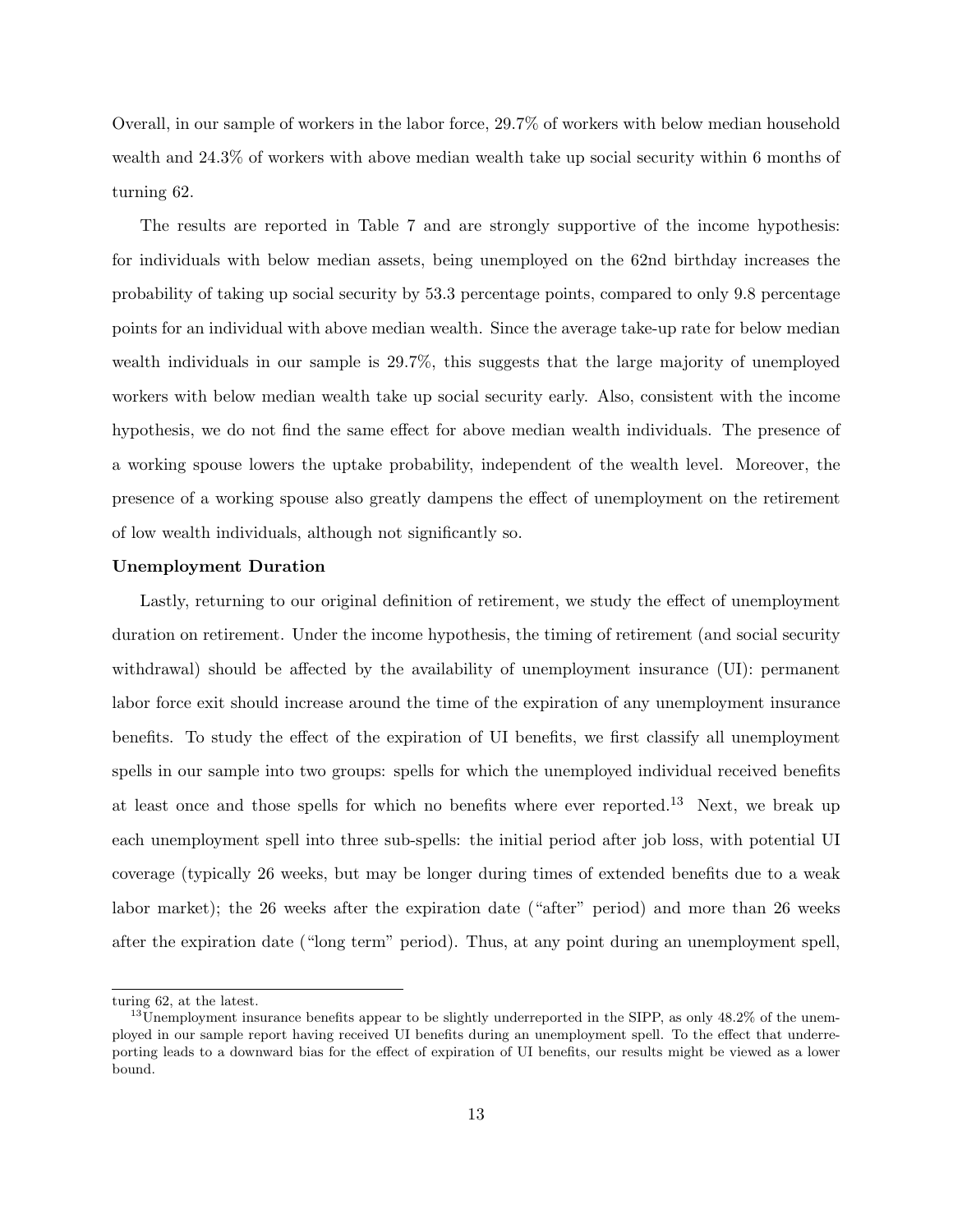an individual can be in one of six potential groups, determined by UI eligibility and time since job loss (the three sub-spell periods).

We then estimate a variation of the model in the previous section, but including indicator variables for an unemployed individual being in each of the six groups, while allowing the effect to vary with social security eligibility. Results are reported in Table 8. For all age groups, workers not receiving UI benefits have a significantly larger retirement probability during the UI coverage period than observationally equivalent employed workers. As before, the effect of unemployment is significantly larger once workers reach social security eligibility age: before age 62, being unemployed and not receiving UI benefits increases a worker's monthly retirement rate by 1.6 percentage points; after turning 62, the equivalent effect is 7.0 percentage points. Receiving UI benefits significantly dampens the effect of unemployment: before age 62, the retirement rate of unemployed workers receiving UI benefits is statistically indistinguishable from the retirement rate for employed workers. After age 62, the effect of unemployment falls to 2.8 percentage points with the receipt of UI benefits.

After the eligibility for UI benefits runs out, but before age 62, workers previously receiving benefits behave similarly to those never receiving benefits. However, after age 62, workers who lost their UI benefits experience a large spike in retirement, consistent with the income hypothesis. Workers eligible for early social security and who ran out of UI benefits retire at a rate 11.3 percentage points higher than those never eligible for UI benefits and 13.5 percentage points higher than employed workers eligible for early social security benefits.

As mentioned above, one possible explanation for the unresponsiveness of the retirement decision to changes in the unemployment rate is that the only period with severely elevated unemployment in our sample coincides with a substantial extension in the duration of unemployment benefits. Starting in July 2008, eligibility for unemployment benefits was extended beyond 26 weeks and, by November 2009, the maximum duration reached 99 weeks. If retirement is driven by the income gap once eligibility for UI benefits expires, we would expect to find a strong effect during the "after" period during times of regular benefit duration but not during the long extension of 99 weeks when the regular "after" period is still covered by UI. I.e. if retirement is driven by income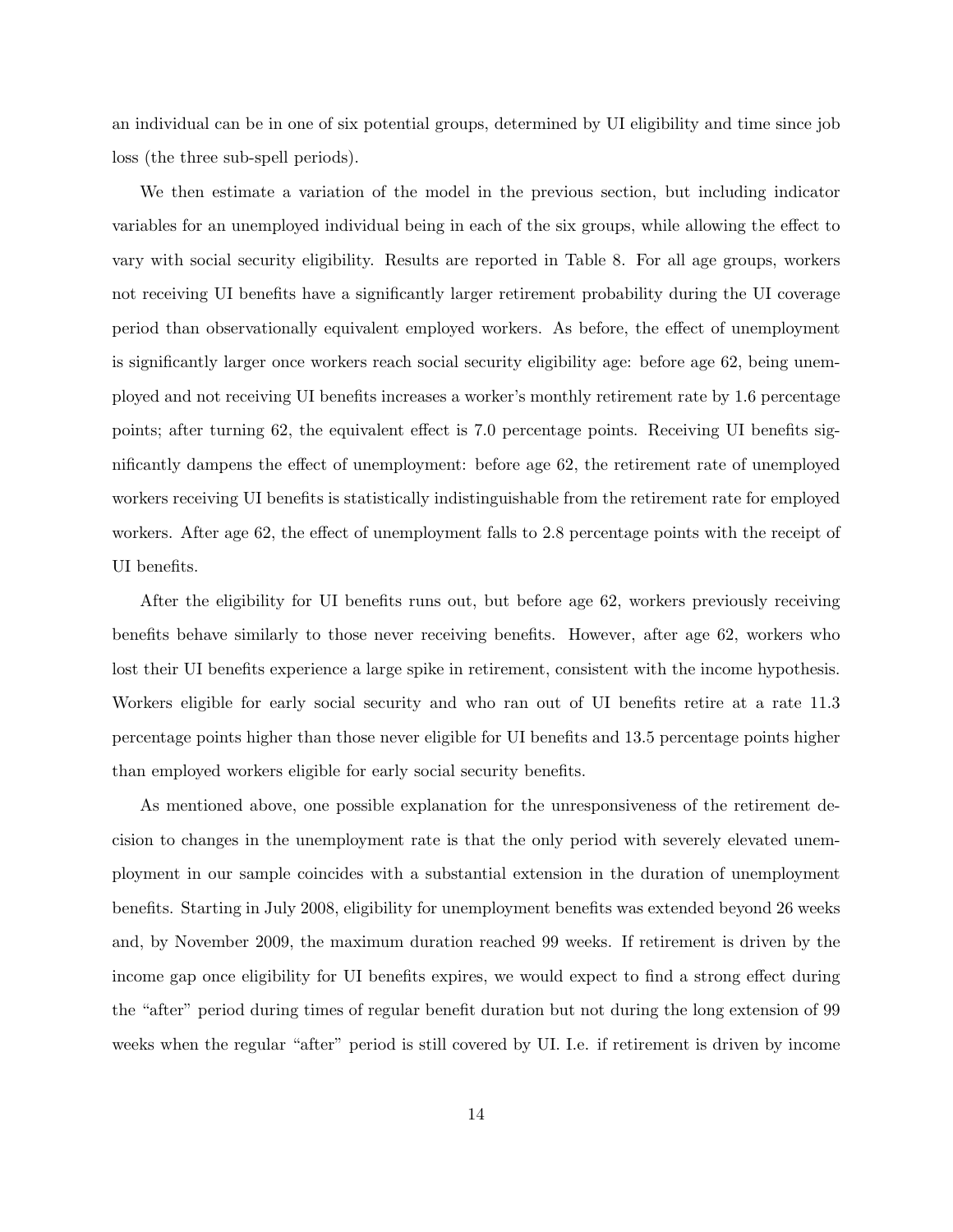replacement rather than a simple discouragement effect, we expect a covered worker would respond differently in week 27 of his unemployment spell if the coverage period is 26 weeks than if it is 99 weeks.

To explore whether workers' retirement is driven by discouragement rather than income replacement, we focus on time periods with "regular" UI benefits (26 weeks) and the time period with the longest extension of benefits in our sample (99 weeks) and estimate similar specifications as above. For all unemployment spells, we set the "after" period to be the regular "after" period (regardless of whether benefits are extended or not). In the specifications, we include interactions with an indicator for the 99 week extensions. As shown in Table 9, we find that covered workers retire at a lower rate during periods with regular benefits. Since the sample is pooled by age, however, we no longer observe a large spike around expiration of benefits as we do for the covered group eligible for early social security benefits in Table 8.

The bottom half of Table 9 shows the differential retirement rates during periods of extended benefits. Consistent with the income hypothesis, workers receiving UI benefits retire at significantly lower rates during "after" periods with extended benefits than do covered workers who are no longer eligible for UI benefits in "after" periods following periods with regular benefits. In the first 26 weeks of the UI extension, the monthly retirement rate is 2.7 percentage points lower than the rate for comparable workers who run out of benefits during regular benefit periods and 5.6 percentage points smaller after 52 weeks of unemployment. On the other hand, workers not receiving UI benefits do not exhibit different retirement behavior than workers not covered during regular benefit periods.

#### 3.2 Stock Returns and Housing Market Results

Tables 3-5 also explore the retirement response to changes in annual S&P 500 returns and state land values. The effects of these two factors are not significant for any wealth/education groups, suggesting that the wealth effect from changes in stock and house values might not play a significant role in agents' retirement decisions. However, it is possible that the wealth effect differs by age and a specification using the entire sample is hindering identification (e.g. defined-contribution pension plans are often unavailable before age 59). In addition, Coile and Levine (2011) find that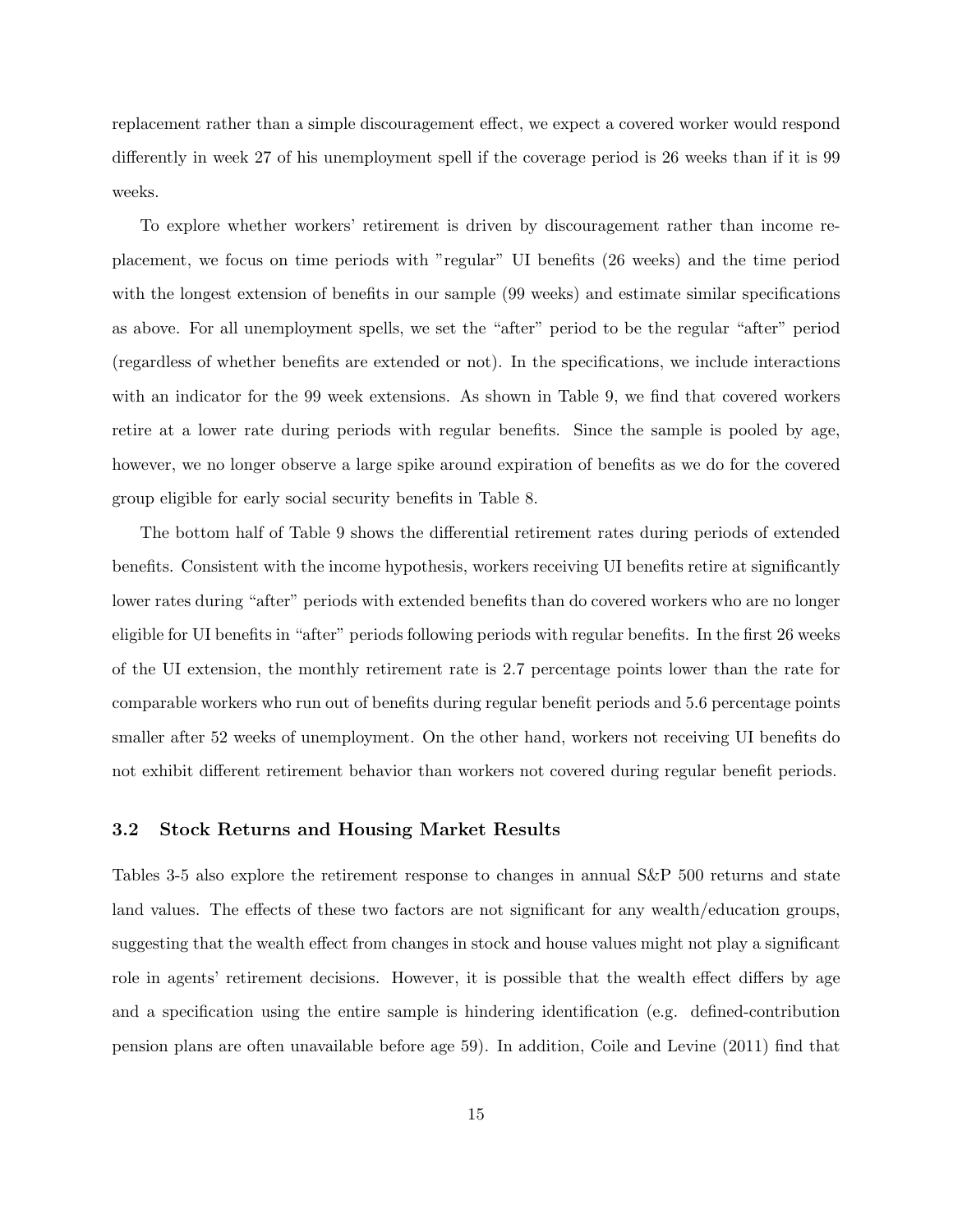long-run stock returns affect the retirement of educated workers only after age 62. To explore this possibility, we similarly divide the sample by age. As Table 11 shows, restricting the sample to individuals age 62 and older and excluding labor market controls does lead to a significant positive effect of annual S&P 500 returns on retirement for individuals in the highest wealth quartile. For individuals ages 62-69, the estimated effect of a 25% increase in five-year returns is a 1% increase in the retirement rate for individuals in the fourth quartile of the wealth distribution. However, as we reintroduce some of the additional labor market covariates and the spouse's employment status, the stock market effect ceases to be significant.

Similarly to Coile and Levine (2011), we find that changes in land value, our proxy for house prices, do not affect retirement decisions. While this channel has received a lot of attention in the popular press, our finding is consistent with other research suggesting that home equity plays a minor role in the financing of consumption during retirement.

# 4 Conclusion

Contrary to the popular story line at the onset of the Great Recession, stock market booms or busts have a significantly smaller effect on the retirement decision than unemployment does late in a worker's career. We hypothesize that this could be driven by the need to find an alternative income source given the low job finding rate for older workers (income hypothesis) and provide strong evidence in favor of that hypothesis. These findings have potentially important implications for the evaluation of the state of the labor market, especially in light of the expiration of the Emergency Unemployment Compensation at the end of 2013.

Our work is consistent with recent reports in the press and anecdotal evidence (e.g. Goyer, 2013, finds in a survey of 1003 boomers born in 1946 that 10% of those retired list "laid off and couldn't find work" as reason for retirement). Since retiring early leads to a permanent reduction in social security benefits an individual will receive for the rest of her life, this suggests that unemployment late in a worker's career can have a significant effect on that worker's remaining-life income. Consequently, we believe that this issue warrants further attention in future research.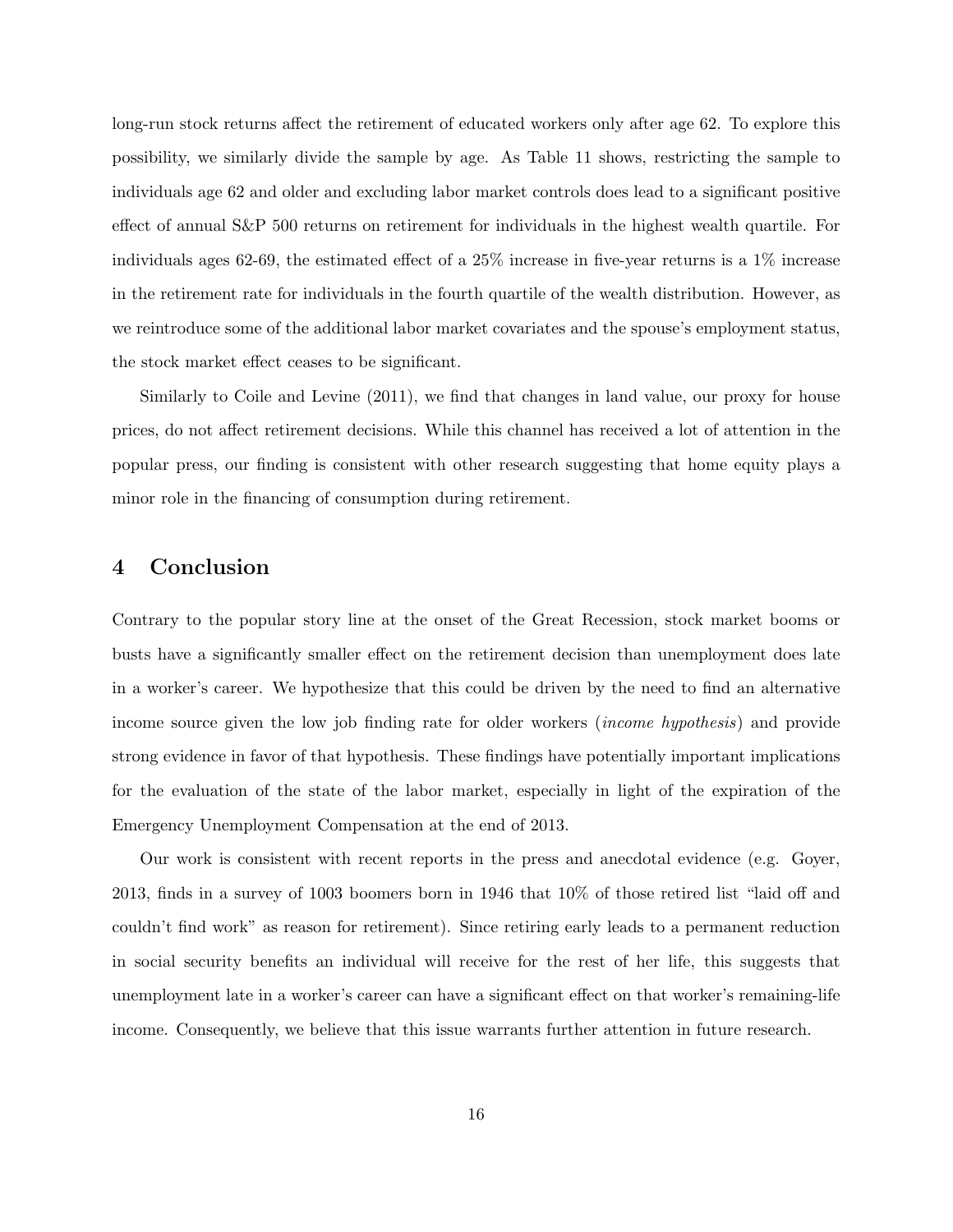# References

- [1] Benitez-Silva, Hugo, J. Ignacio Garcia-Perez, and Sergi Jimenez-Martin (2012): "The Effects of Employment Uncertainty and Wealth Shocks on the Labor Supply and Claiming Behavior of Older American Workers." No 12-12, Department of Economics Working Papers, Stony Brook University, Department of Economics.
- [2] Chan, Sewin and Ann Huff Stevens (1999): "Employment and Retirement Following a Late-Career Job Loss." American Economic Review 89(2), pages 211-216.
- [3] Chan, Sewin and Ann Huff Stevens (2004): "How Does Job Loss Affect the Timing of Retirement?" The B.E. Journal of Economic Analysis and Policy, De Gruyter, 3(1), pages 1-26, May.
- [4] Cheng, Ing-Haw and Eric French (2000): "The Effect of the Run-Up in the Stock Market on Labor Supply." Economic Perspectives, Federal Reserve Bank of Chicago, 24(4), pages 48-65.
- [5] Coile, Courtney C. and Phillip B. Levine (2006): "Bulls, Bears, and Retirement Behavior." Industrial and Labor Relations Review 59(3), pages 408-429, April.
- [6] Coile, Courtney C. and Phillip B. Levine (2007): "Labor Market Shocks and Retirement: Do Government Programs Matter?" Journal of Public Economics 91(10), pages1902-1919, November.
- [7] Coile, Courtney C. & Phillip B. Levine (2011): "The Market Crash and Mass Layoffs: How the Current Economic Crisis May Affect Retirement." The B.E. Journal of Economic Analysis  $\mathcal C$ Policy, De Gruyter, 11(1), pages 1-42, April.
- [8] Coronado, Julie and Maria Perozek (2003): "Wealth Effects and the Consumption of Leisure: Retirement Decisions During the Stock Market Boom of the 1990s." Board of Governors of the Federal Reserve System Finance and Economics Discussion Series #2003-20.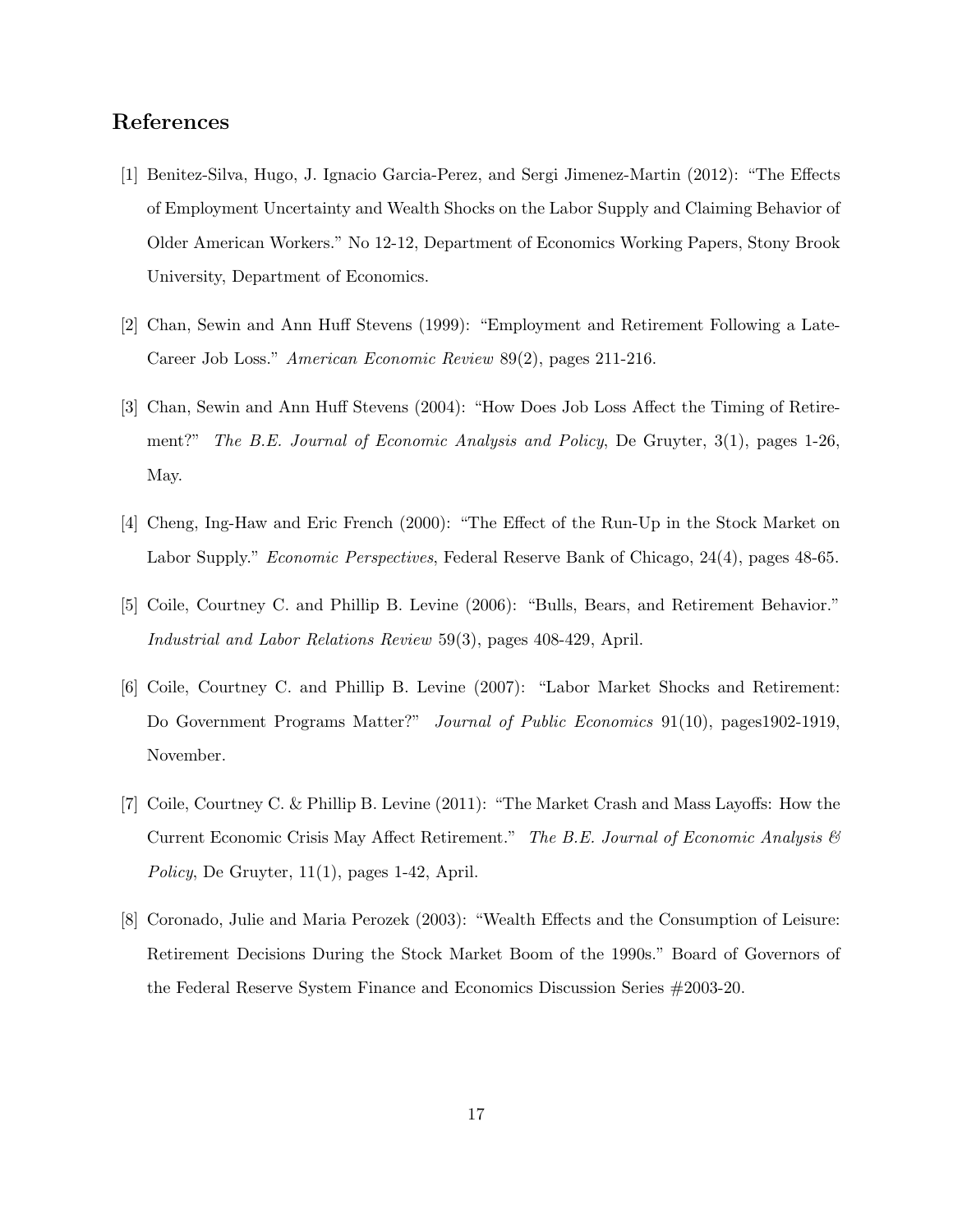- [9] Czajka, John L., Jonathon E. Jacobson and Scott Cody (2003): "Survey Estimates of Wealth: A Comparative Analysis and Review of the Survey of Income and Program Participation." Washington, DC: Mathematica Policy Research, Inc. Document No. PR03-45,330 Pages.
- [10] Davis, Morris A. and Jonathan Heathcote (2007): "The Price and Quantity of Residential Land in the United States. "Journal of Monetary Economics, 54(8), pages 2595-2620.
- [11] Fujita, Shigeru (2013): "On the Causes of Declines in the Labor Force Participation Rate." Federal Reserve Bank of Philadelphia, Research Rap.
- [12] Goyer, Amy (2013): "The MetLife Report on The Oldest Boomers." MetLife Mature Market Institute.
- [13] Gustman, Alan L. and Thomas L. Steinmeier (2004): "Social Security, Pensions And Retirement Behavior Within The Family." *Journal of Applied Econometrics*. 19(6), pages. 723-73.
- [14] Hurd, Michael D., Monika Reti, and Susann Rohwedder (2009): "The Effect of Large Capital Gains or Losses on Retirement." in David Wise(ed.),Developments in the Economics of Aging. Chicago: University of Chicago Press.
- [15] Sevak, Purvi (2002). "Wealth Shocks and Retirement Timing: Evidence from the Nineties." Working Papers wp027, University of Michigan, Michigan Retirement Research Center.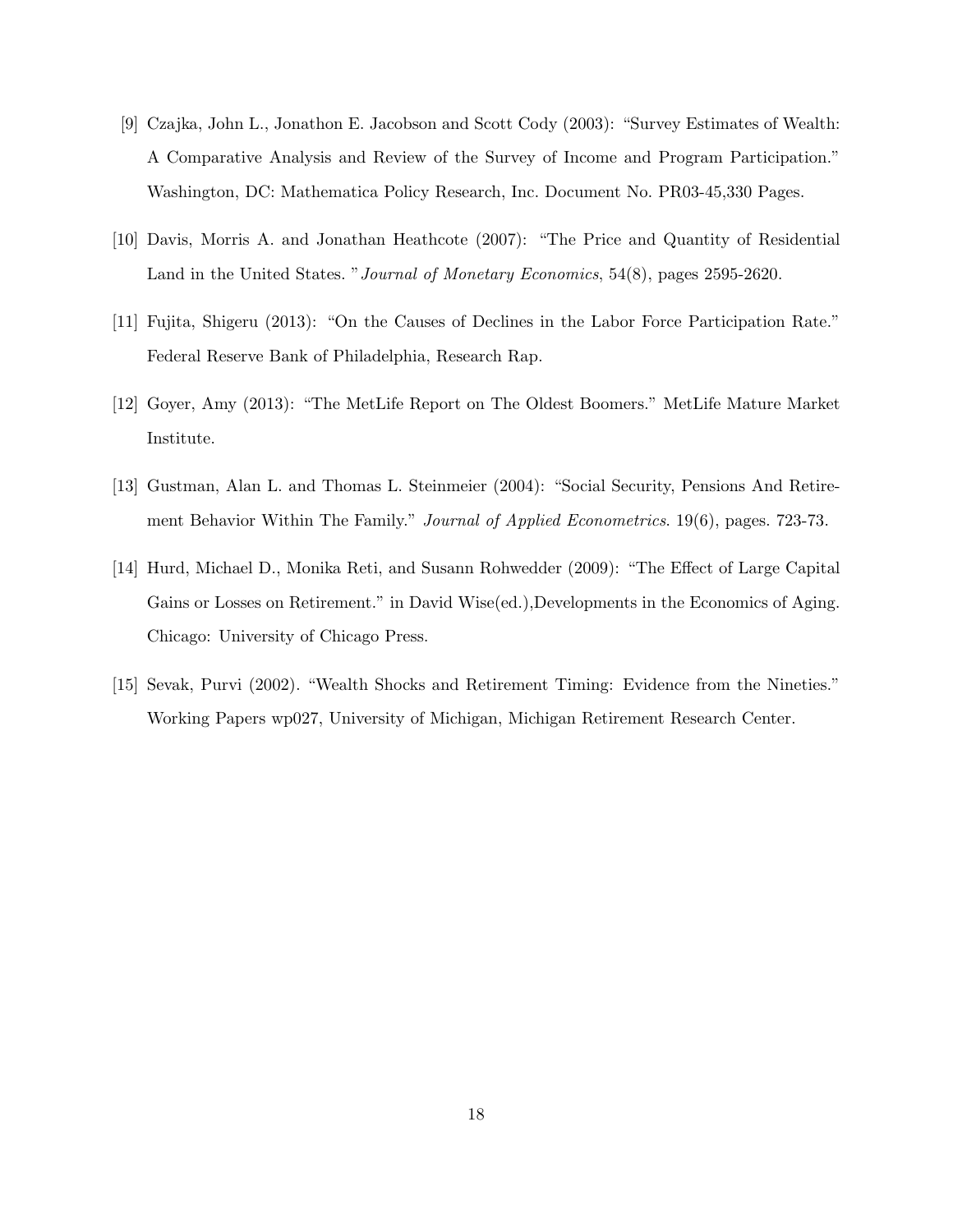|                                | (1)                     | (2)                     | (3)                     | (4)                     |
|--------------------------------|-------------------------|-------------------------|-------------------------|-------------------------|
| Mean of Dependent Variable     | 0.0068                  | 0.0068                  | 0.0068                  | 0.0068                  |
|                                | $0.0065***$             | $0.0055***$             | $0.0066***$             | $0.0055***$             |
| EarlySSage                     | (0.0007)                | (0.0007)                | (0.0007)                | (0.0007)                |
| FullSSage                      | $0.0116***$<br>(0.0015) | $0.0106***$<br>(0.0014) | $0.0117***$<br>(0.0015) | $0.0106***$<br>(0.0014) |
|                                |                         |                         |                         |                         |
| WorkingSpouse                  | $-0.0032***$            | $-0.0033***$            |                         | $-0.0033***$            |
|                                | (0.0006)                | (0.0006)                |                         | (0.0006)                |
| Unemployed                     | $0.0209***$             | $0.0118***$             |                         | $0.0118***$             |
|                                | (0.0019)                | (0.0017)                |                         | (0.0017)                |
| UERate                         | 0.0003                  | 0.0000                  |                         | 0.0001                  |
|                                | (0.0003)                | (0.0003)                |                         | (0.0003)                |
|                                |                         |                         |                         |                         |
| $Unemployed*WorkingSpouse$     | $-0.0054*$<br>(0.0028)  | $-0.0033$<br>(0.0028)   |                         | $-0.0033$<br>(0.0028)   |
|                                |                         |                         |                         |                         |
| $Unemployed*UERate$            | 0.0005                  | $-0.0002$               |                         | $-0.0002$               |
|                                | (0.0006)                | (0.0005)                |                         | (0.0005)                |
| $Unemployed*EarlySSage$        |                         | $0.0387***$             |                         | $0.0387***$             |
|                                |                         | (0.0057)                |                         | (0.0057)                |
| $Unemployed*FullSSage$         |                         | $0.0321***$             |                         | $0.0321***$             |
|                                |                         | (0.0081)                |                         | (0.0081)                |
|                                |                         |                         |                         |                         |
| $UERate*EarlySSage$            |                         | $0.0008***$<br>(0.0002) |                         | $0.0008***$<br>(0.0002) |
|                                |                         |                         |                         |                         |
| $UERate*FullSSage$             |                         | $0.0006*$               |                         | $0.0006*$               |
|                                |                         | (0.0003)                |                         | (0.0003)                |
| $Unemployed*UERate*EarlySSage$ |                         | 0.0015                  |                         | 0.0015                  |
|                                |                         | (0.0020)                |                         | (0.0020)                |
| $Unemployed*UERate*FullSSage$  |                         | 0.0003                  |                         | 0.0003                  |
|                                |                         | (0.0025)                |                         | (0.0025)                |
|                                |                         |                         |                         |                         |
| $StockReturn*100$              |                         |                         | 0.0063<br>(0.0057)      | 0.0067<br>(0.0057)      |
|                                |                         |                         |                         |                         |
| $HomeValue*100$                |                         |                         | $-0.0006$               | 0.0003                  |
|                                |                         |                         | (0.0015)                | (0.0016)                |
| Number of Observations         | 894687                  | 894687                  | 894687                  | 894687                  |
| Number of Individuals          | 38998                   | 38998                   | 38998                   | 38998                   |

Table 3: Retirement Transitions, FE

(\*\*\*) denotes significance at the 1% level, (\*\*) at the 5% level, (\*) at the 10% level

Each specification is a fixed effects regression with Retire as the dependent variable. We also include controls for age, as well as time and state fixed effects, an indicator variable for the beginning of a new wave, and an indicator variable for the nth observation in each panel. Standard errors are clustered at the individual level.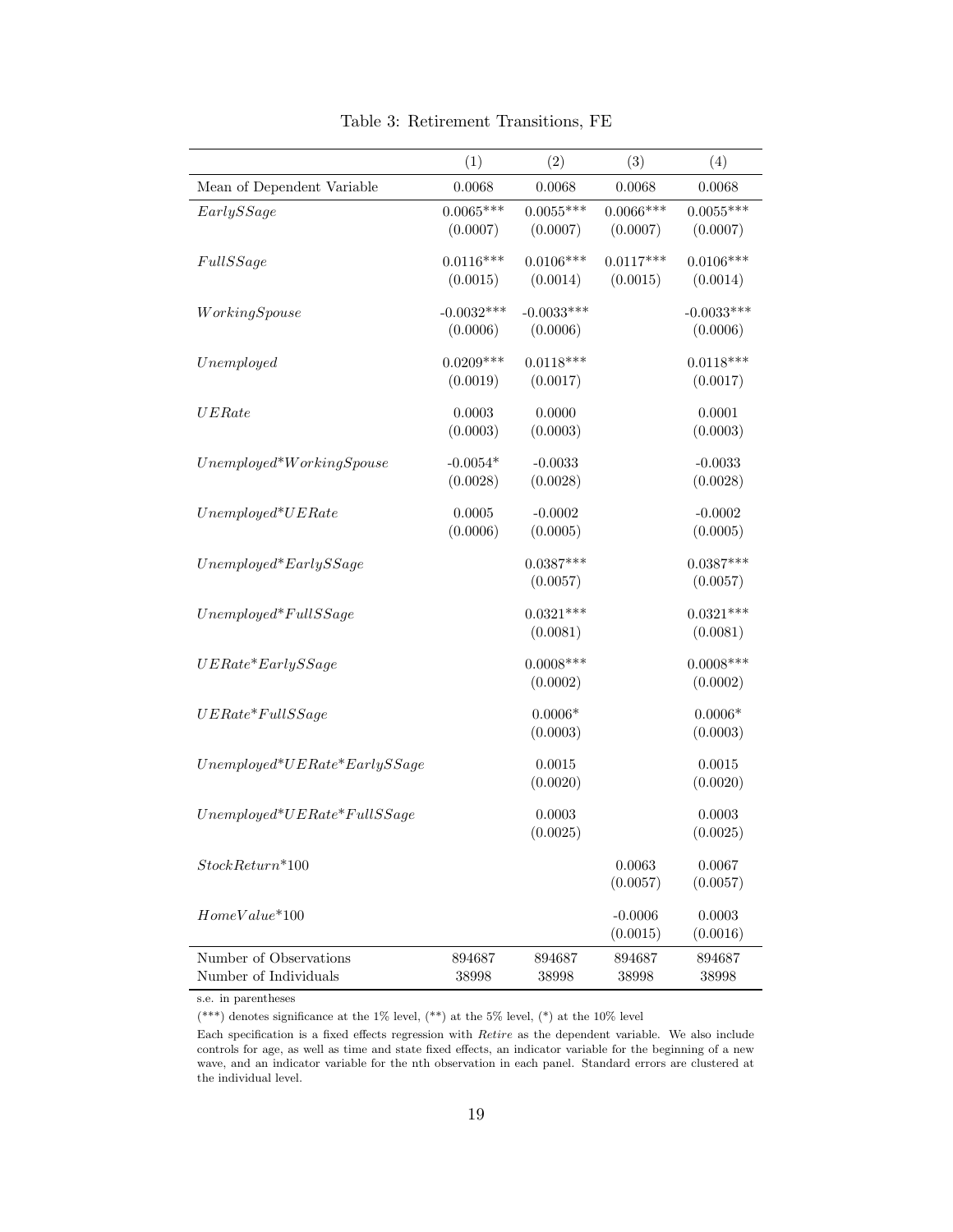|                                | 1st Quartile          | 2nd Quartile       | 3rd Quartile       | 4th Quartile          |
|--------------------------------|-----------------------|--------------------|--------------------|-----------------------|
|                                |                       |                    |                    |                       |
| Mean of Dependent Variable     | 0.0062                | 0.0068             | 0.0071             | 0.0069                |
| EarlyS8age                     | 0.0027                | $0.0065***$        | $0.0059***$        | $0.0048***$           |
|                                | (0.0018)              | (0.0017)           | (0.0016)           | (0.0013)              |
| FullSSage                      | $0.0073**$            | $0.0102***$        | $0.0109***$        | $0.0094***$           |
|                                | (0.0036)              | (0.0034)           | (0.0030)           | (0.0025)              |
|                                |                       |                    |                    |                       |
| WorkingSpouse                  | $-0.0000$             | $-0.0021*$         | $-0.0042***$       | $-0.0042***$          |
|                                | (0.0012)              | (0.0012)           | (0.0013)           | (0.0010)              |
| Unemployed                     | $0.0065***$           | $0.0135***$        | $0.0124***$        | $0.0200***$           |
|                                | (0.0022)              | (0.0033)           | (0.0038)           | (0.0059)              |
|                                |                       |                    |                    |                       |
| UERate                         | $-0.0002$<br>(0.0007) | 0.0008<br>(0.0006) | 0.0000<br>(0.0006) | $-0.0003$<br>(0.0005) |
|                                |                       |                    |                    |                       |
| $Unemployed*WorkingSpouse$     | $-0.0053$             | $-0.0037$          | $-0.0064$          | $-0.0074$             |
|                                | (0.0041)              | (0.0052)           | (0.0060)           | (0.0077)              |
| $Unemployed*UERate$            | 0.0006                | $-0.0000$          | $-0.0002$          | $-0.0005$             |
|                                | (0.0008)              | (0.0010)           | (0.0009)           | (0.0017)              |
|                                |                       |                    |                    |                       |
| $Unemployed*EarlySSage$        | $0.0464***$           | $0.0266***$        | $0.0336***$        | $0.0413***$           |
|                                | (0.0120)              | (0.0101)           | (0.0113)           | (0.0134)              |
| $Unemployed*FullSSage$         | 0.0247                | 0.0126             | $0.0423**$         | $0.0332*$             |
|                                | (0.0164)              | (0.0140)           | (0.0171)           | (0.0179)              |
|                                |                       |                    |                    |                       |
| $UERate*EarlySSage$            | $0.0010*$             | 0.0004             | $0.0011**$         | 0.0004                |
|                                | (0.0006)              | (0.0005)           | (0.0005)           | (0.0004)              |
| $UERate*FullSSage$             | 0.0009                | $-0.0001$          | 0.0003             | 0.0005                |
|                                | (0.0009)              | (0.0008)           | (0.0007)           | (0.0006)              |
|                                |                       |                    |                    |                       |
| $Unemployed*UERate*EarlySSage$ | $-0.0010$<br>(0.0038) | 0.0055<br>(0.0042) | 0.0030<br>(0.0040) | 0.0027<br>(0.0045)    |
|                                |                       |                    |                    |                       |
| $Unemployed*UERate*FullSSage$  | 0.0034                | $-0.0014$          | 0.0004             | $-0.0017$             |
|                                | (0.0050)              | (0.0035)           | (0.0059)           | (0.0068)              |
| $StockReturn*100$              | $-0.0143$             | $0.0145\,$         | 0.0094             | $0.0159\,$            |
|                                | (0.0127)              | (0.0130)           | (0.0115)           | (0.0114)              |
|                                |                       |                    |                    |                       |
| $HomeValue * 100$              | $-0.0011$             | 0.0059             | $\,0.0025\,$       | $-0.0013$             |
|                                | (0.0042)              | (0.0040)           | (0.0033)           | (0.0031)              |
| Number of Observations         | 161178                | 211739             | 246235             | 275535                |
| Number of Individuals          | 9292                  | 12842              | 14759              | 14278                 |

Table 4: Retirement Transitions by Total Household Net Worth, FE

(\*\*\*) denotes significance at the 1% level, (\*\*) at the 5% level, (\*) at the 10% level

Each specification is a fixed effects regression with Retire as the dependent variable. We also include controls for age, as well as time and state fixed effects, an indicator variable for the beginning of a new wave, and an indicator variable for the nth observation in each panel. Standard errors are clustered at the individual level.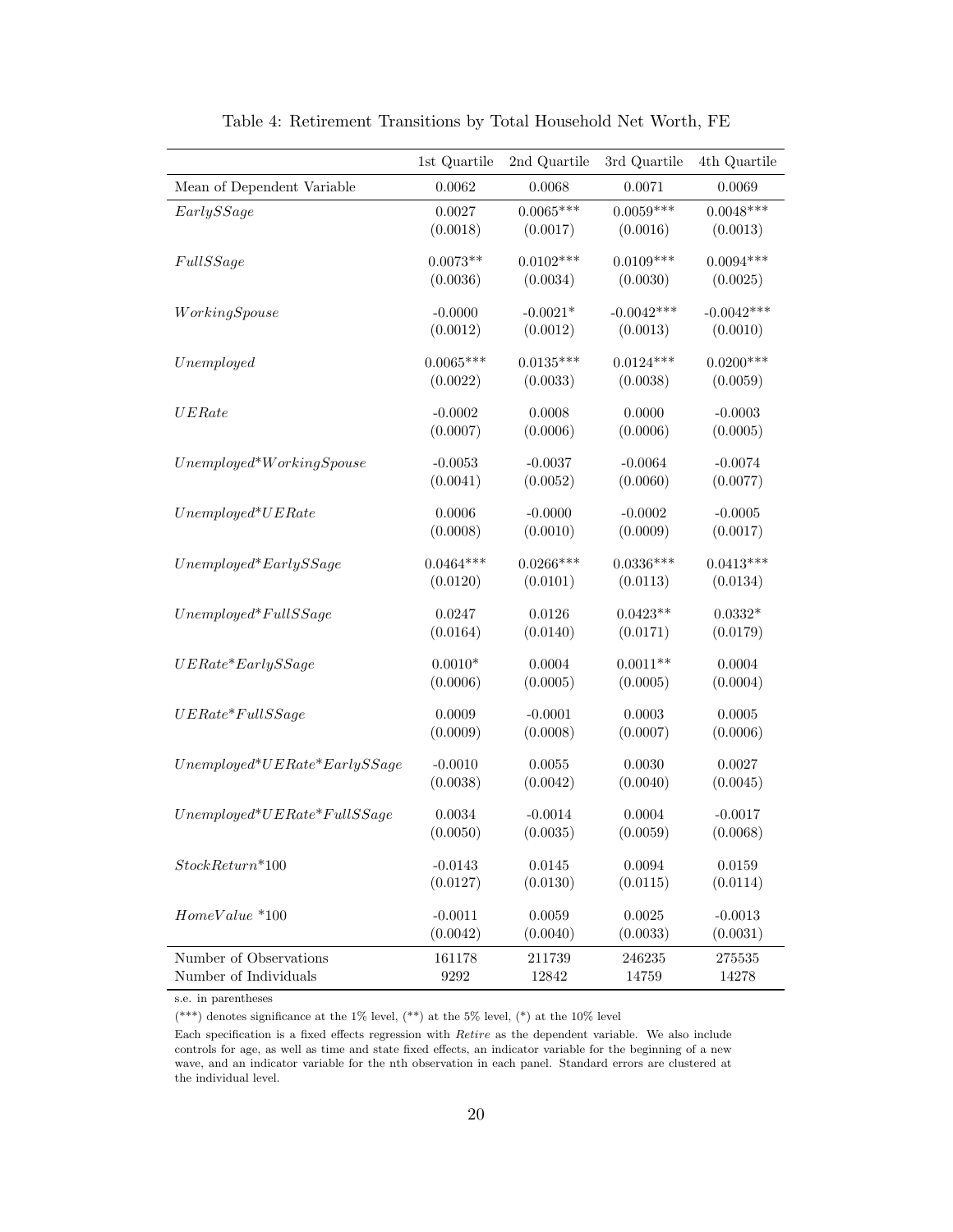|                                | High School or Less | College Degree/Some College | Post-College |
|--------------------------------|---------------------|-----------------------------|--------------|
| Mean of Dependent Variable     | 0.0081              | 0.0063                      | 0.0051       |
| EarlyS8age                     | $0.0081***$         | $0.0048***$                 | 0.0010       |
|                                | (0.0013)            | (0.0011)                    | (0.0015)     |
| FullSSage                      | $0.0149***$         | $0.0085***$                 | $\,0.0038\,$ |
|                                | (0.0024)            | (0.0022)                    | (0.0032)     |
| WorkingSpouse                  | $-0.0032***$        | $-0.0036***$                | $-0.0022$    |
|                                | (0.0009)            | (0.0009)                    | (0.0014)     |
| Unemployed                     | $0.0111***$         | $0.0115***$                 | $0.0165**$   |
|                                | (0.0028)            | (0.0023)                    | (0.0076)     |
| UERate                         | 0.0002              | $-0.0000$                   | $-0.0009$    |
|                                | (0.0005)            | (0.0004)                    | (0.0006)     |
| $Unemployed*WorkingSpouse$     | $-0.0039$           | $-0.0015$                   | $-0.0095$    |
|                                | (0.0047)            | (0.0037)                    | (0.0094)     |
| $Unemployed*UERate$            | 0.0006              | $-0.0011$                   | 0.0004       |
|                                | (0.0009)            | (0.0007)                    | (0.0023)     |
| $Unemployed*EarlySSage$        | $0.0528***$         | $0.0234***$                 | $0.0538***$  |
|                                | (0.0098)            | (0.0073)                    | (0.0180)     |
| $Unemployed*FullSSage$         | $0.0417***$         | $0.0233**$                  | 0.0161       |
|                                | (0.0135)            | (0.0098)                    | (0.0316)     |
| $UERate*EarlySSage$            | 0.0007              | $0.0006*$                   | $0.0015***$  |
|                                | (0.0004)            | (0.0003)                    | (0.0005)     |
| $UERate*FullSSage$             | 0.0007              | 0.0004                      | 0.0011       |
|                                | (0.0006)            | (0.0005)                    | (0.0008)     |
| $Unemployed*UERate*EarlySSage$ | $-0.0019$           | $0.0056**$                  | $-0.0016$    |
|                                | (0.0035)            | (0.0025)                    | (0.0072)     |
| $Unemployed*UERate*FullSSage$  | $-0.0073*$          | $0.0064**$                  | $-0.0015$    |
|                                | (0.0039)            | (0.0032)                    | (0.0114)     |
| $StockReturn*100$              | 0.0024              | 0.0047                      | 0.0056       |
|                                | (0.0094)            | (0.0086)                    | (0.0137)     |
| $HomeValue*100$                | 0.0008              | 0.0009                      | $-0.0008$    |
|                                | (0.0033)            | (0.0021)                    | (0.0035)     |
| Number of Observations         | 344747              | 425164                      | 124776       |
| Number of Individuals          | 15518               | 18619                       | $5237\,$     |

Table 5: Retirement Transitions by Highest Education Attained, FE

(\*\*\*) denotes significance at the 1% level, (\*\*) at the 5% level, (\*) at the 10% level

Each specification is a fixed effects regression with Retire as the dependent variable. We also include controls for age, as well as time and state fixed effects, an indicator variable for the beginning of a new wave, and an indicator variable for the nth observation in each panel. Standard errors are clustered at the individual level.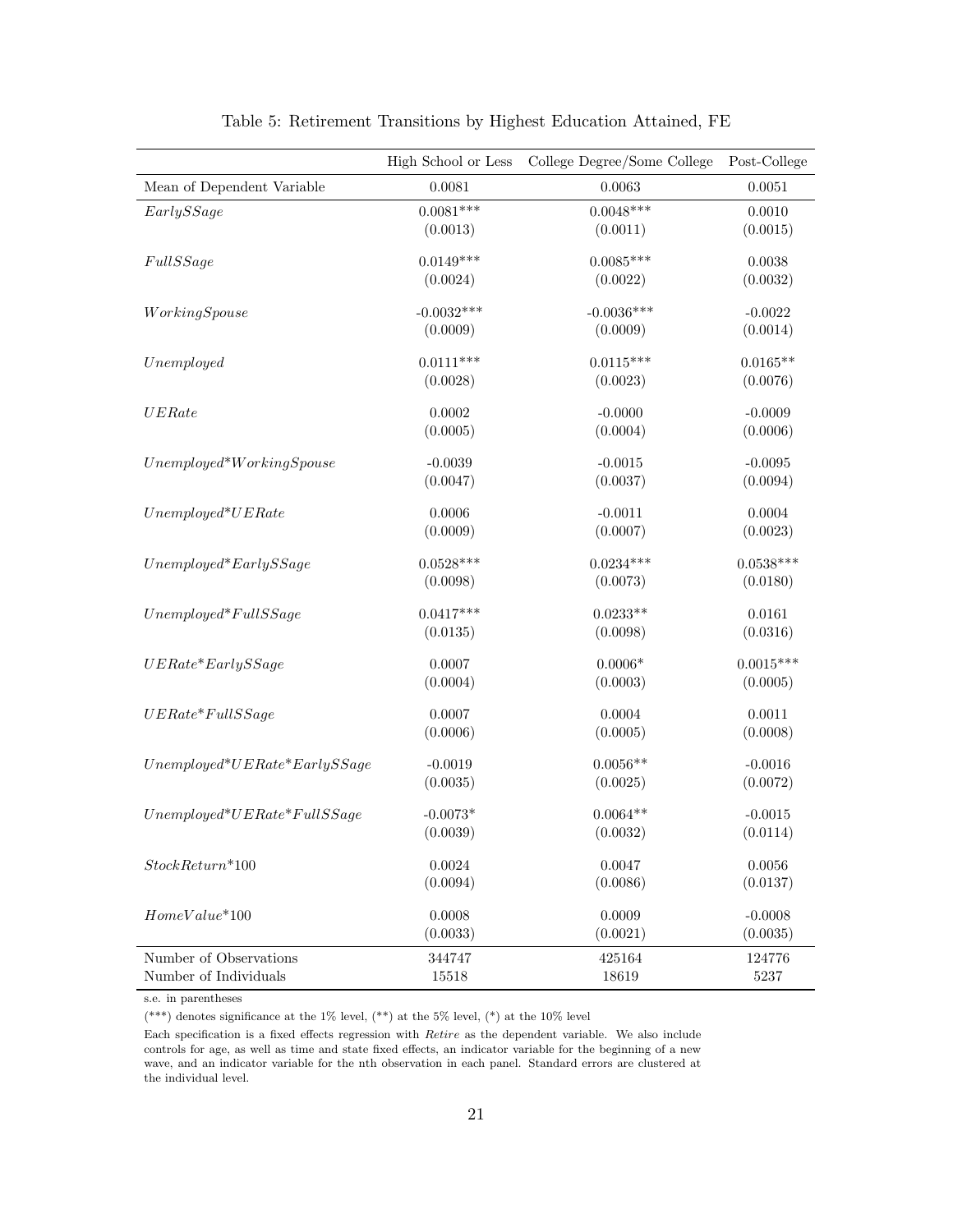|                            | Full Sample  | Below Median | Above Median |
|----------------------------|--------------|--------------|--------------|
| Mean of Dependent Variable | 0.0923       | 0.0969       | 0.0893       |
| WorkingSpouse              | $-0.0311***$ | $-0.0196$    | $-0.0406***$ |
|                            | (0.0093)     | (0.0168)     | (0.0127)     |
| Unemployed                 | $0.1899***$  | $0.2343**$   | 0.1277       |
|                            | (0.0620)     | (0.0911)     | (0.0828)     |
| UERate                     | 0.0058       | 0.0022       | 0.0078       |
|                            | (0.0063)     | (0.0108)     | (0.0084)     |
| $Unemployed*UERate$        | $-0.0065$    | $-0.0059$    | $-0.0093$    |
|                            | (0.0166)     | (0.0250)     | (0.0198)     |
| $Unemployed*WorkingSpouse$ | $-0.1791**$  | $-0.1321$    | $-0.1779**$  |
|                            | (0.0759)     | (0.1356)     | (0.0854)     |
| Number of Individuals      | 4276         | 1764         | 2512         |

Table 6: Retirement at 62nd Birthday

(\*\*\*) denotes significance at the 1% level, (\*\*) at the 5% level, (\*) at the 10% level

Each specification is a OLS regression with  $Retire\_Within\_6\_Months$  as the dependent variable. We also include controls for age, as well as time and state fixed effects, an indicator variable for the beginning of a new wave, and an indicator variable for the nth observation in each panel.

|                            | <b>Full Sample</b> | Below Median | Above Median |
|----------------------------|--------------------|--------------|--------------|
| Mean of Dependent Variable | 0.2642             | 0.2967       | 0.2427       |
| WorkingSpouse              | $-0.0755***$       | $-0.0844***$ | $-0.0546***$ |
|                            | (0.0145)           | (0.0262)     | (0.0187)     |
| Unemployed                 | $0.3409***$        | $0.5334***$  | 0.0982       |
|                            | (0.0704)           | (0.0823)     | (0.1014)     |
| U E Rate                   | 0.0130             | 0.0102       | 0.0090       |
|                            | (0.0090)           | (0.0157)     | (0.0116)     |
| $Unemployed*UERate$        | $-0.0044$          | $-0.0122$    | $-0.0067$    |
|                            | (0.0207)           | (0.0274)     | (0.0340)     |
| $Unemployed*WorkingSpouse$ | $-0.1675$          | $-0.2264$    | 0.0282       |
|                            | (0.1041)           | (0.1499)     | (0.1418)     |
| Number of Individuals      | 4276               | 1764         | 2512         |

Table 7: Social Security Withdrawl at 62nd Birthday

s.e. in parentheses

(\*\*\*) denotes significance at the 1% level, (\*\*) at the 5% level, (\*) at the 10% level

Each specification is a OLS regression with Social Security W ithin 6 Months as the dependent variable. We also include controls for age, as well as time and state fixed effects, an indicator variable for the beginning of a new wave, and an indicator variable for the nth observation in each panel are also included.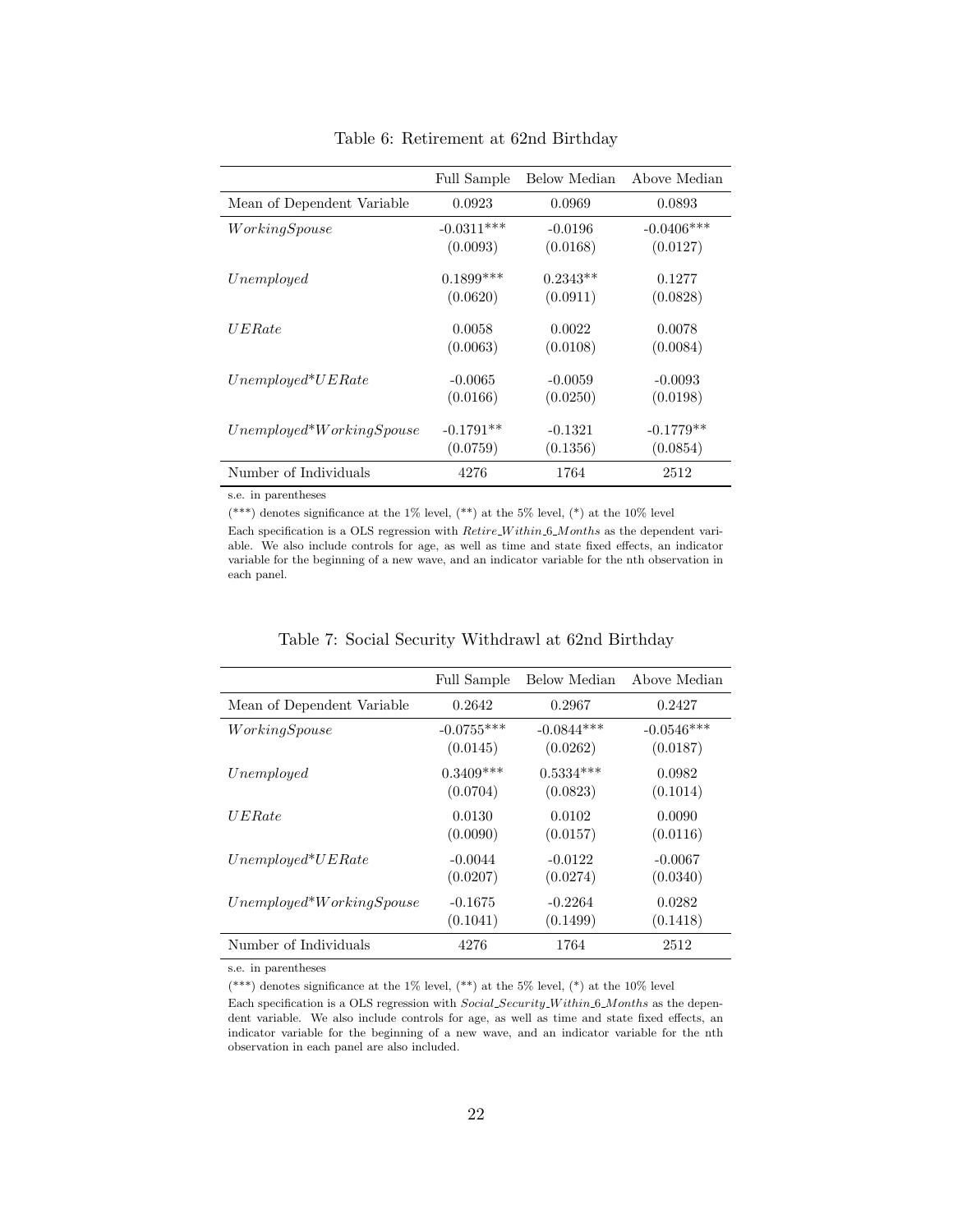|                                                                                  | Full Sample  | Below Median | Above Median |
|----------------------------------------------------------------------------------|--------------|--------------|--------------|
| Mean of Dependent Variable                                                       | 0.0068       | 0.0065       | 0.0070       |
| EarlyS8age                                                                       | $0.0056***$  | $0.0052***$  | $0.0058***$  |
|                                                                                  | (0.0007)     | (0.0012)     | (0.0010)     |
| FullSSage                                                                        | $0.0108***$  | $0.0096***$  | $0.0110***$  |
|                                                                                  | (0.0014)     | (0.0024)     | (0.0019)     |
| $Age\_55 - 61*$                                                                  |              |              |              |
|                                                                                  |              |              |              |
| $Unemployed_Before_{\mathcal{L}}$                                                | $0.0164***$  | $0.0156***$  | $0.0183***$  |
|                                                                                  | (0.0022)     | (0.0027)     | (0.0039)     |
| $Unemployed\_Before\_Expiration*UI\_Review$                                      | $-0.0136***$ | $-0.0144***$ | $-0.0134***$ |
|                                                                                  | (0.0025)     | (0.0029)     | (0.0043)     |
| $Unemployed\_After\_Expiration$                                                  | $0.0120*$    | $-0.0043$    | $0.0319**$   |
|                                                                                  | (0.0064)     | (0.0065)     | (0.0134)     |
| $Unemployed\_After_{Expiration}*UI_{.} Review$                                   | 0.0051       | $0.0193**$   | $-0.0148$    |
|                                                                                  | (0.0089)     | (0.0094)     | (0.0192)     |
| $Unemployed\_Long-Term$                                                          | $0.0264*$    | 0.0059       | $0.0480*$    |
|                                                                                  | (0.0148)     | (0.0150)     | (0.0272)     |
| $Unemployed\_Long\_Term*UI\_Review$                                              | 0.0098       | $-0.0009$    | 0.0233       |
|                                                                                  | (0.0219)     | (0.0151)     | (0.0428)     |
| $EarlySSage*$                                                                    |              |              |              |
| Unemployed Before_Expiration                                                     | $0.0696***$  | $0.0644***$  | $0.0751***$  |
|                                                                                  | (0.0076)     | (0.0098)     | (0.0120)     |
| $Unemployed$ $Before$ <i>Expiration</i> <sup>*</sup> $UI$ <sub>-Recipiency</sub> | $-0.0418***$ | $-0.0363***$ | $-0.0450***$ |
|                                                                                  | (0.0092)     | (0.0117)     | (0.0144)     |
| $Unemployed\_After\_Experimention$                                               | 0.0215       | 0.0323       | 0.0117       |
|                                                                                  | (0.0171)     | (0.0299)     | (0.0113)     |
| $Unemployed\_After_{Expiration}*UI_{.} Review$                                   | $0.1131***$  | $0.0904*$    | $0.1463*$    |
|                                                                                  | (0.0413)     | (0.0500)     | (0.0815)     |
| $Unemployed\_Long-Term$                                                          | $-0.0027$    | 0.0080       | 0.0110       |
|                                                                                  | (0.0049)     | (0.0116)     | (0.0093)     |
| $Unemployed\_Long\_Term*UI\_Review$                                              | $0.0379***$  | $0.0339**$   | $0.0306*$    |
|                                                                                  | (0.0102)     | (0.0169)     | (0.0172)     |
| $FullSSage*$                                                                     |              |              |              |
| Unemployed Before_Expiration                                                     | $0.0589***$  | $0.0484***$  | $0.0610***$  |
|                                                                                  | (0.0113)     | (0.0153)     | (0.0165)     |
| $Unemployed_Before\_Experimention*UI\_Review$                                    | $-0.0366***$ | $-0.0364**$  | $-0.0244$    |
|                                                                                  | (0.0130)     | (0.0167)     | (0.0203)     |
| $Unemployed\_After_{Expiration}$                                                 | $0.2393***$  | 0.0965       | $0.3817***$  |
|                                                                                  | (0.0635)     | (0.0615)     | (0.0511)     |
| $Unemployed\_After\_Experimention*UI\_Review$                                    | $-0.2289***$ | $-0.0838$    | $-0.3737***$ |
|                                                                                  | (0.0658)     | (0.0654)     | (0.0518)     |
| $Unemployed\_Long-Term$                                                          | 0.0886       | 0.0851       |              |
|                                                                                  | (0.0643)     | (0.0636)     |              |
| $Unemployed\_Long\_Term*UI\_Review$                                              |              |              |              |
|                                                                                  |              |              |              |
| Number of Observations                                                           | 894687       | 372917       | 521770       |
| Number of Individuals                                                            | 38998        | 19599        | 24940        |

Table 8: Retirement Transitions by Unemployment Spell Length

(\*\*\*) denotes significance at the 1% level, (\*\*) at the 5% level, (\*) at the 10% level

Each specification is a fixed effects regression with Retire as the dependent variable. We also include controls for age, as well as time and state fixed effects, an indicator variable for the beginning of a new wave, and an indicator variable for the nth observation in each panel. Standard errors are clustered at the individual level.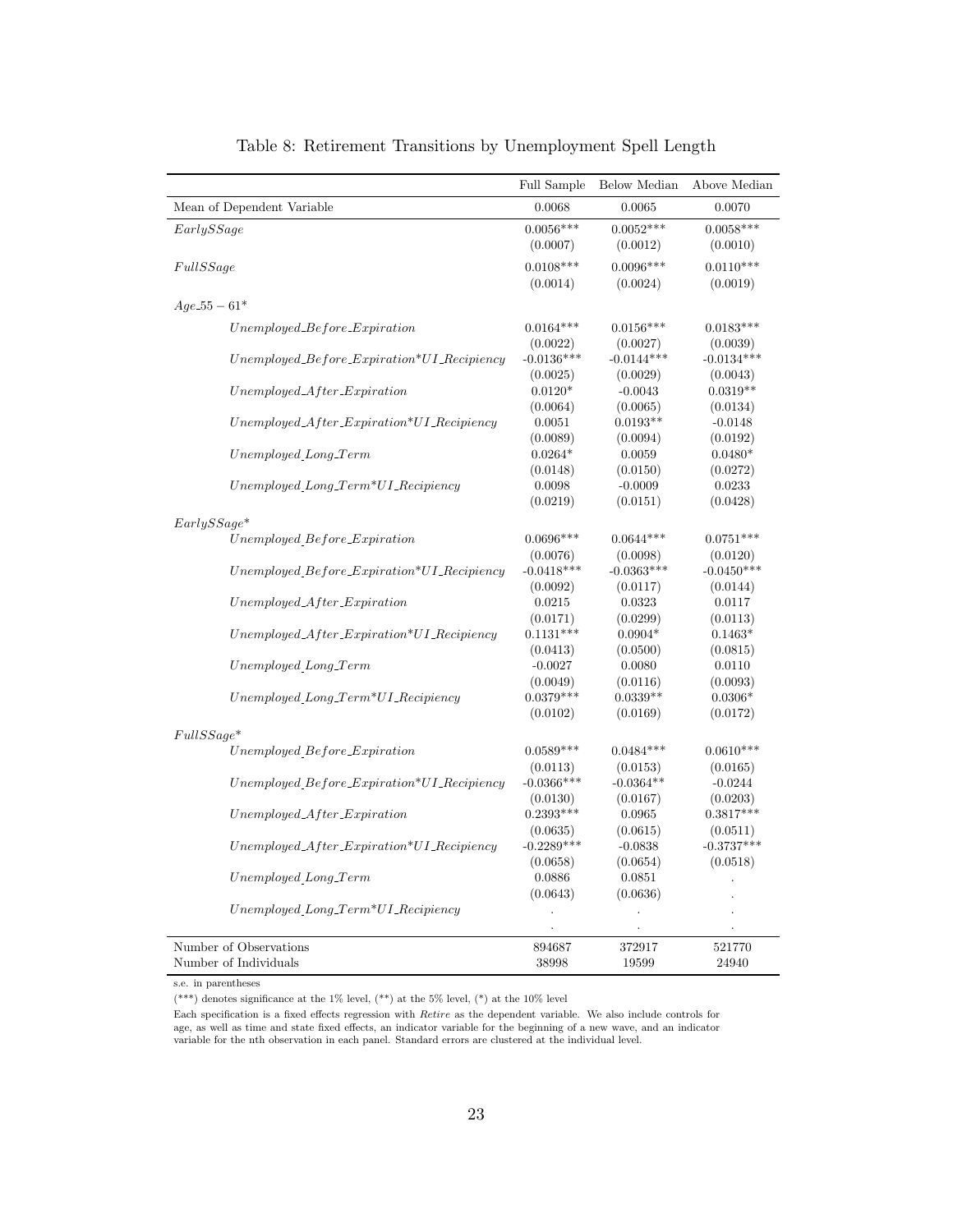|                                                                | Full Sample              |
|----------------------------------------------------------------|--------------------------|
| Mean of Dependent Variable                                     | 0.0069                   |
| EarlySSage                                                     | $0.0068***$<br>(0.0009)  |
| FullSSage                                                      | $0.0135***$<br>(0.0018)  |
| $Unemployed_1 - 26_We$ eks                                     | $0.0266***$<br>(0.0034)  |
| $Unemployed_1 - 26_ \textit{Weeks*UI} \textit{.} Review$       | $-0.0194***$<br>(0.0040) |
| $Unemployed_1 - 26_ \textit{Weeks*} 99 Extension$              | 0.0011<br>(0.0073)       |
| $Unemployed_1 - 26_W eeks*UI\_Review*99 Extension$             | $-0.0046$<br>(0.0080)    |
| $Unemployed_27-51_ \nWeeks$                                    | $0.0227***$<br>(0.0074)  |
| $Unemployed_27-51_ \nWeeks*UI_ \nReview$                       | 0.0011<br>(0.0103)       |
| $Unemployed_27-51_ \nWeeks*99 Extension$                       | 0.0143<br>(0.0124)       |
| $Unemployed_27-51_ \textit{Weeks*UI}$ . Recipiency*99Extension | $-0.0274*$<br>(0.0151)   |
| $Unemployed\_After\_51\_Weeks$                                 | $0.0163*$<br>(0.0096)    |
| $Unemployed\_After\_51\_Weeks*UI\_Review$                      | 0.0261<br>(0.0202)       |
| $Unemployed\_After\_51\_Weeks*99 Extension$                    | 0.0265<br>(0.0173)       |
| $Unemployed\_After\_51\_Weeks*UI\_Review*99Extension$          | $-0.0564**$<br>(0.0253)  |
| Number of Observations<br>Number of Individuals                | 650023<br>35992          |

Table 9: Effect of UI Extension on Retirement Transitions

(\*\*\*) denotes significance at the 1% level, (\*\*) at the 5% level, (\*) at the 10% level

The specification is a fixed effects regression with Retire as the dependent variable. We also include controls for age, as well as time and state fixed effects, an indicator variable for the beginning of a new wave, and an indicator variable for the nth observation in each panel. Standard errors are clustered at the individual level.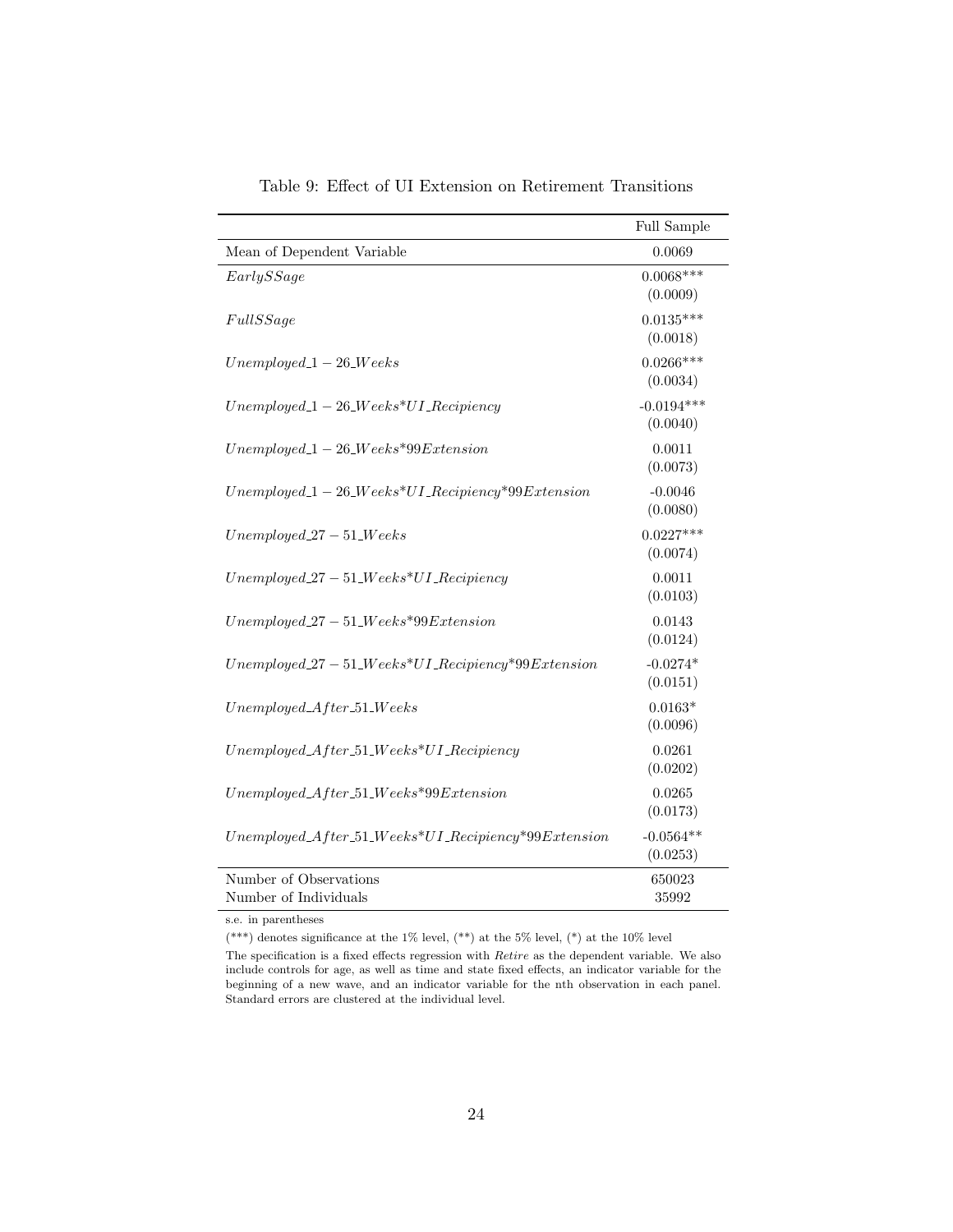|                                                 |                       | 3rd Quartile           |                       | 4th Quartile            |
|-------------------------------------------------|-----------------------|------------------------|-----------------------|-------------------------|
| Mean of Dependent Variable                      | 0.0039                | 0.0039                 | 0.0045                | 0.0045                  |
| StockReturn *100                                | $-0.0008$<br>(0.0089) | $-0.0006$<br>(0.0089)  | 0.0182<br>(0.0120)    | 0.0169<br>(0.0120)      |
| $HomeValue * 100$                               | 0.0008<br>(0.0031)    | 0.0015<br>(0.0032)     | $-0.0018$<br>(0.0028) | $-0.0016$<br>(0.0030)   |
| WorkingSpouse                                   |                       | $-0.0019$<br>(0.0013)  |                       | $-0.0025**$<br>(0.0010) |
| Unemployed                                      |                       | $0.0083**$<br>(0.0033) |                       | $0.0198***$<br>(0.0060) |
| UERate                                          |                       | 0.0004<br>(0.0005)     |                       | 0.0000<br>(0.0005)      |
| $Unemployed*WorkingSpouse$                      |                       | 0.0045<br>(0.0053)     |                       | $-0.0057$<br>(0.0074)   |
| $Unemployed*UERate$                             |                       | $-0.0005$<br>(0.0008)  |                       | $-0.0004$<br>(0.0017)   |
| Number of Observations<br>Number of Individuals | 166693<br>10732       | 166693<br>10732        | 181408<br>10308       | 181408<br>10308         |

Table 10: Retirement Transitions for 55-61 Year Olds by Total Household Net Worth

(\*\*\*) denotes significance at the 1% level, (\*\*) at the 5% level, (\*) at the 10% level

Each specification is a fixed effects regression with Retire as the dependent variable. We also include controls for age, as well as time and state fixed effects, an indicator variable for the beginning of a new wave, and an indicator variable for the nth observation in each panel. Standard errors are clustered at the individual level.